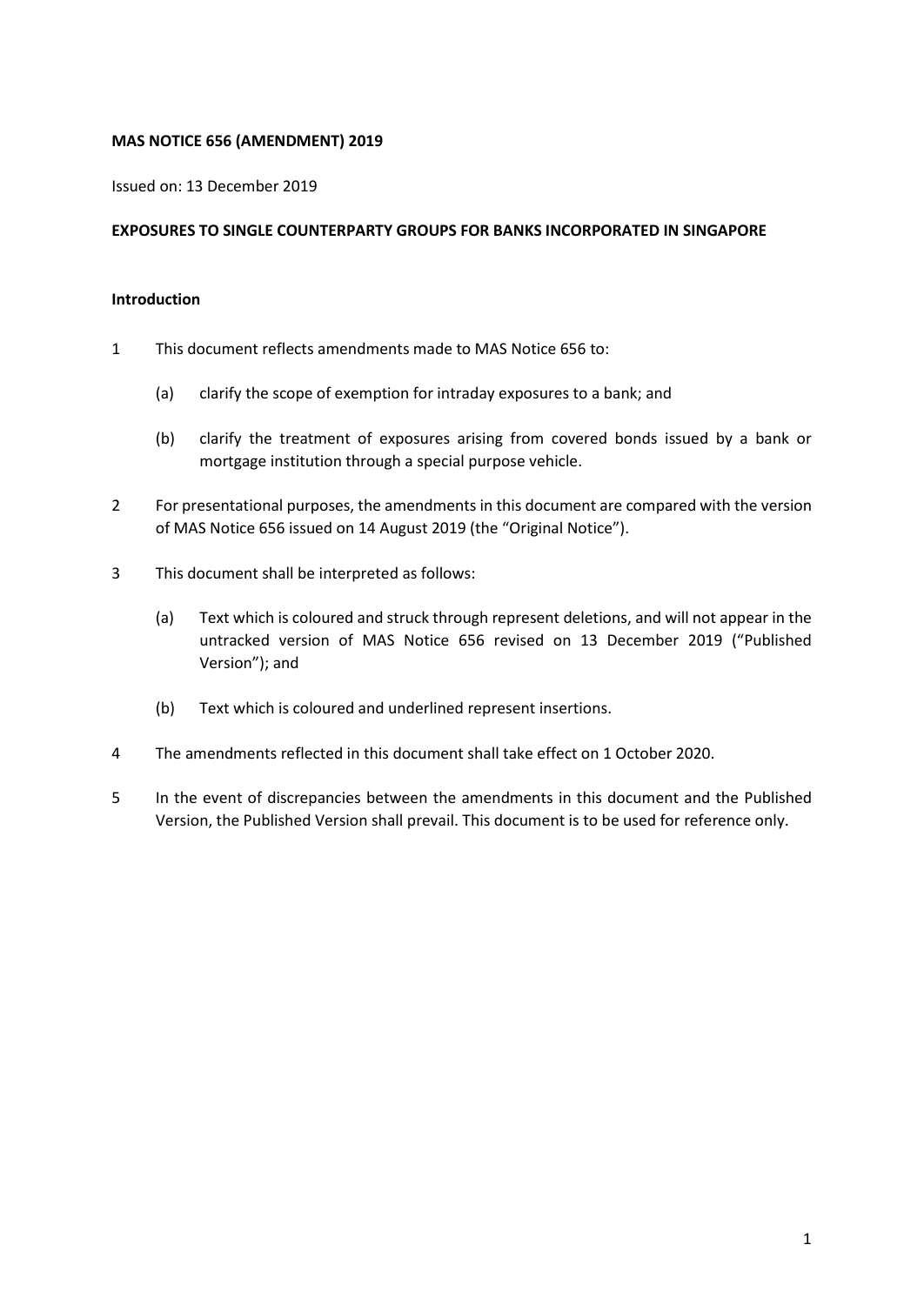#### **MAS Notice 656**

14 August 2019

NOTICE TO BANKS BANKING ACT, CAP. 19

#### **Exposures to Single Counterparty Groups for Banks Incorporated in Singapore**

#### **Introduction**

1 This Notice is issued pursuant to section 29(1) and section 65(2) of the Banking Act and applies to all Reporting Banks.

\_\_\_\_\_\_\_\_\_\_\_\_\_\_\_\_\_\_\_\_\_\_\_\_\_\_\_\_\_\_\_\_\_\_\_\_\_\_\_\_\_\_\_\_\_\_\_\_\_\_\_\_\_\_\_\_\_\_\_\_\_\_\_\_\_\_\_\_\_\_\_\_\_\_\_\_\_\_\_\_\_\_

2 This Notice sets out the limits on exposures of a Reporting Bank to a single counterparty group, the types of exposures to be included in or excluded from those limits, the basis for computation of exposures, the eligible credit risk mitigation techniques, and the approach for aggregation of exposures.

#### **Definitions**

3 The expressions used in this Notice shall, except where defined in this Notice or where the context otherwise requires, have the same meanings as in the Banking Act.

4 For the purposes of this Notice –

**"Accounting Standards"** has the same meaning as in section 4(1) of the Companies Act (Cap. 50);

**"asset class"** has the same meaning as in MAS Notice 637;

**"associated company"** has the same meaning as "associate" under the Accounting Standards;

**"bank"** means –

- (a) a bank as defined in section 2(1) of the Banking Act; or
- (b) any entity which is approved, licensed, registered or otherwise regulated by an authority in a foreign jurisdiction exercising any function that corresponds to a regulatory function of the Authority under the Banking Act, to carry on banking business as defined in the Banking Act;

**"Banking Act"** means the Banking Act (Cap. 19);

**"banking book"** has the same meaning as in MAS Notice 637;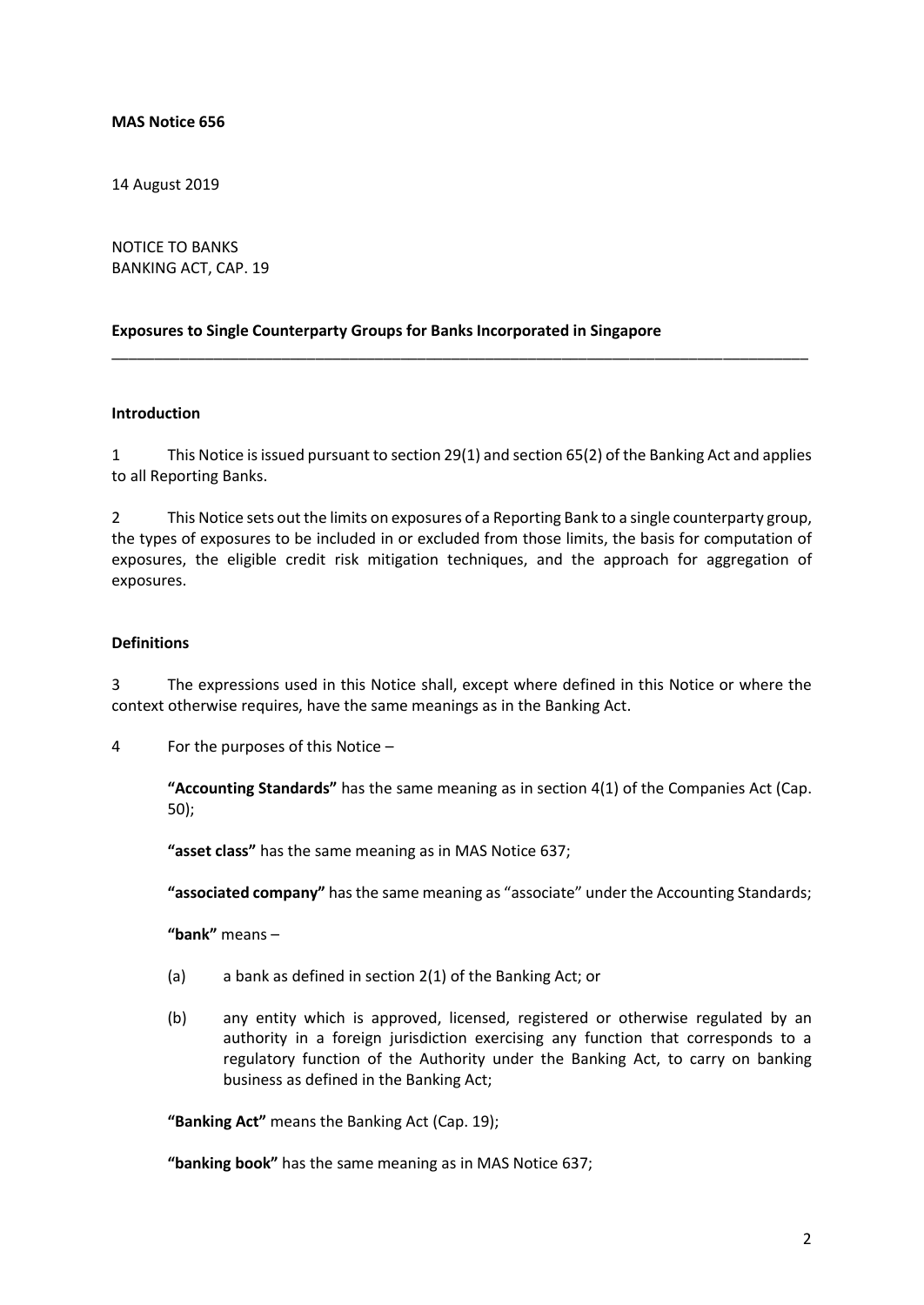**"banking group"** in relation to a Reporting Bank, means the Reporting Bank and its banking group entities;

**"banking group entity"** in relation to a Reporting Bank, means any subsidiary or any other entity which is treated as part of the Reporting Bank's group of entities according to the Accounting Standards;

**"CCP" or "central counterparty"** has the same meaning as in MAS Notice 637;

**"clearing member"** has the same meaning as in MAS Notice 637;

**"client"** in relation to a clearing member, has the same meaning as in MAS Notice 637;

**"closed-end fund"** has the same meaning as in section 2 of the Securities and Futures Act (Cap. 289);

**"collective investment scheme"** has the same meaning as in section 2 of the Securities and Futures Act (Cap. 289);

**"connected counterparty group"** means any group of persons referred to in regulation 24(1)(*c*) or 24(1)(*e*) of the Banking Regulations (Rg 5)<sup>1</sup>;

**"counterparty credit risk"** means the risk that the counterparty to a transaction could default before the final settlement of the transaction's cash flows;

**"cover pool"** in relation to an issuance of covered bonds, means a pool of assets that are –

- (a) legally or beneficially owned or legally and beneficially owned by a bank, a mortgage institution or an SPV;
- (b) held by a bank or a mortgage institution as trustee, or a replacement trustee, on behalf of an SPV; or
- (c) both,

**.** 

for the purposes of securing the payment of –

(i) the liabilities to the holders of the covered bonds;

A Reporting Bank should also refer to the Accounting Standards for further qualitative guidance when determining a control relationship.

<sup>1</sup> For the purposes of regulation 24(1)(*c*) of the Banking Regulations (Rg 5), examples of situations where counterparties are deemed likely to have a control relationship include –

<sup>(</sup>a) a counterparty in which another counterparty controls more than half of the voting rights through voting agreements with other shareholders;

<sup>(</sup>b) a counterparty which has material influence on the appointment or dismissal of the members of another counterparty's administrative or management body, such as the right to appoint or remove a majority of members in those bodies; or

<sup>(</sup>c) a counterparty which has the power, pursuant to a contract or otherwise, to exercise a controlling influence over the management or policies of another counterparty, for example through consent rights over key decisions.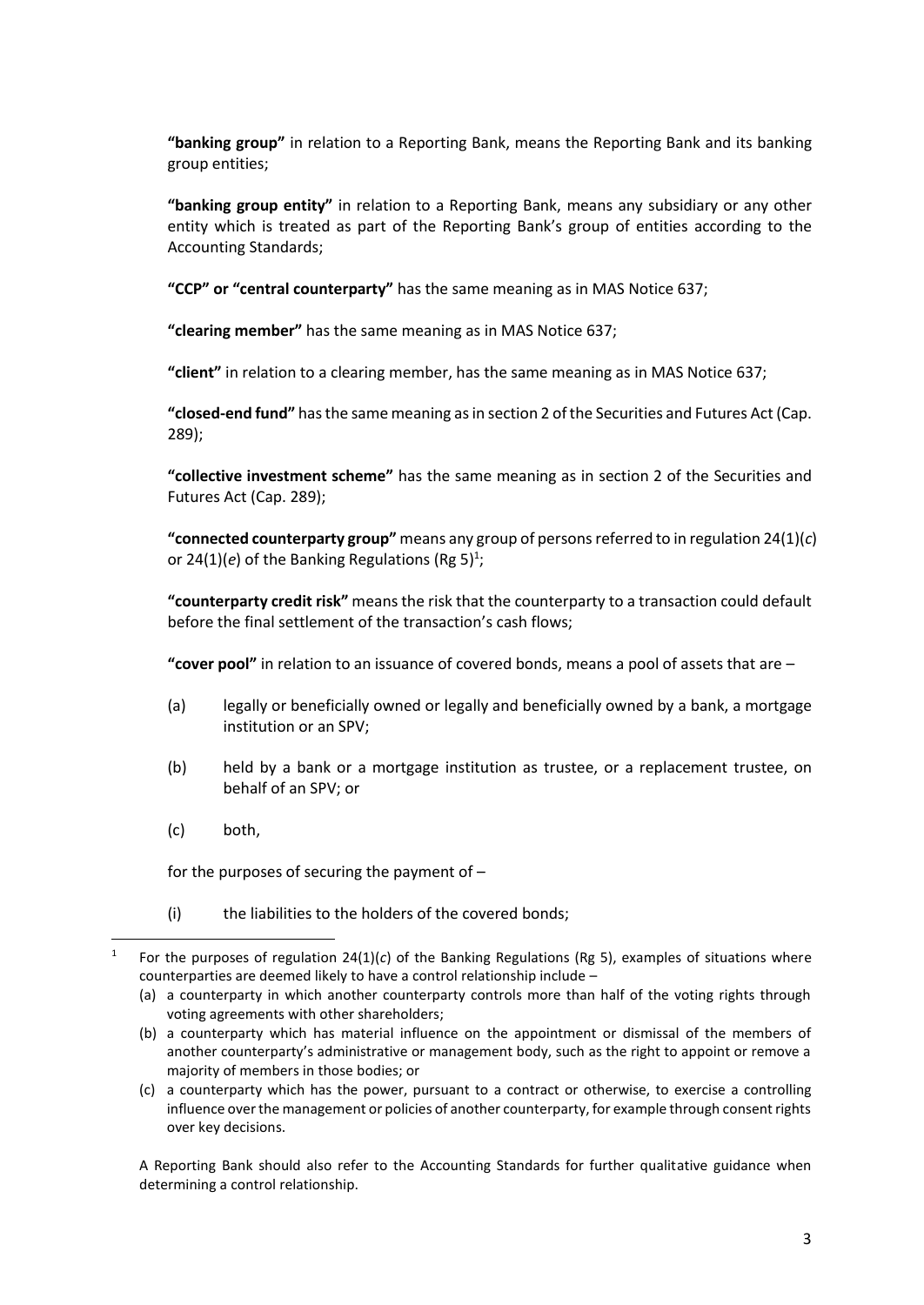- (ii) any liabilities arising from the enforcement of the rights of the holders of the covered bonds; and
- (iii) any liabilities to third party service providers appointed for the operation and administration of the covered bonds programme;

**"covered bond"** means any bond that meets the requirements set out in paragraph 5 issued by a bank, or a mortgage institution, whether directly or through an SPV through which the bank or mortgage institution issues the bond;

**"CRE"** means commercial real estate;

**.** 

**"credit derivative"** has the same meaning as in MAS Notice 637;

**"credit RWA"** has the same meaning as in MAS Notice 637;

**"CRM" or "credit risk mitigation"** has the same meaning as in MAS Notice 637;

**"D-SIB" or "Domestic Systemically Important Bank"** means any Domestic Systemically Important Bank in Singapore as designated by the Authority<sup>2</sup>;

**"default fund"** has the same meaning as in MAS Notice 637;

**"ECAI" or "external credit assessment institution"** has the same meaning as in MAS Notice 637;

**"economically dependent"** has the same meaning as in regulation 24(6) of the Banking Regulations (Rg 5);

**"eligible credit protection"** has the same meaning as in MAS Notice 637;

**"eligible financial collateral"** has the same meaning as in MAS Notice 637;

**"eligible protection provider"** has the same meaning as in MAS Notice 637;

**"exempt exposure"** means any exposure set out in paragraph 1 of Annex A;

**"FC(CA)" or "financial collateral comprehensive approach"** has the same meaning as in MAS Notice 637;

**"FC(SA)" or "financial collateral simple approach"** has the same meaning as in MAS Notice 637;

**"financial assistance"** includes the making of a loan, the giving of a guarantee, the provision of security and the release of an obligation or a debt;

**"financial holding company"** means a holding company which has at least one subsidiary that is a bank incorporated in Singapore;

<sup>&</sup>lt;sup>2</sup> A Reporting Bank should refer to the Authority's D-SIB framework and the list of designated D-SIBs published on the Authority's website.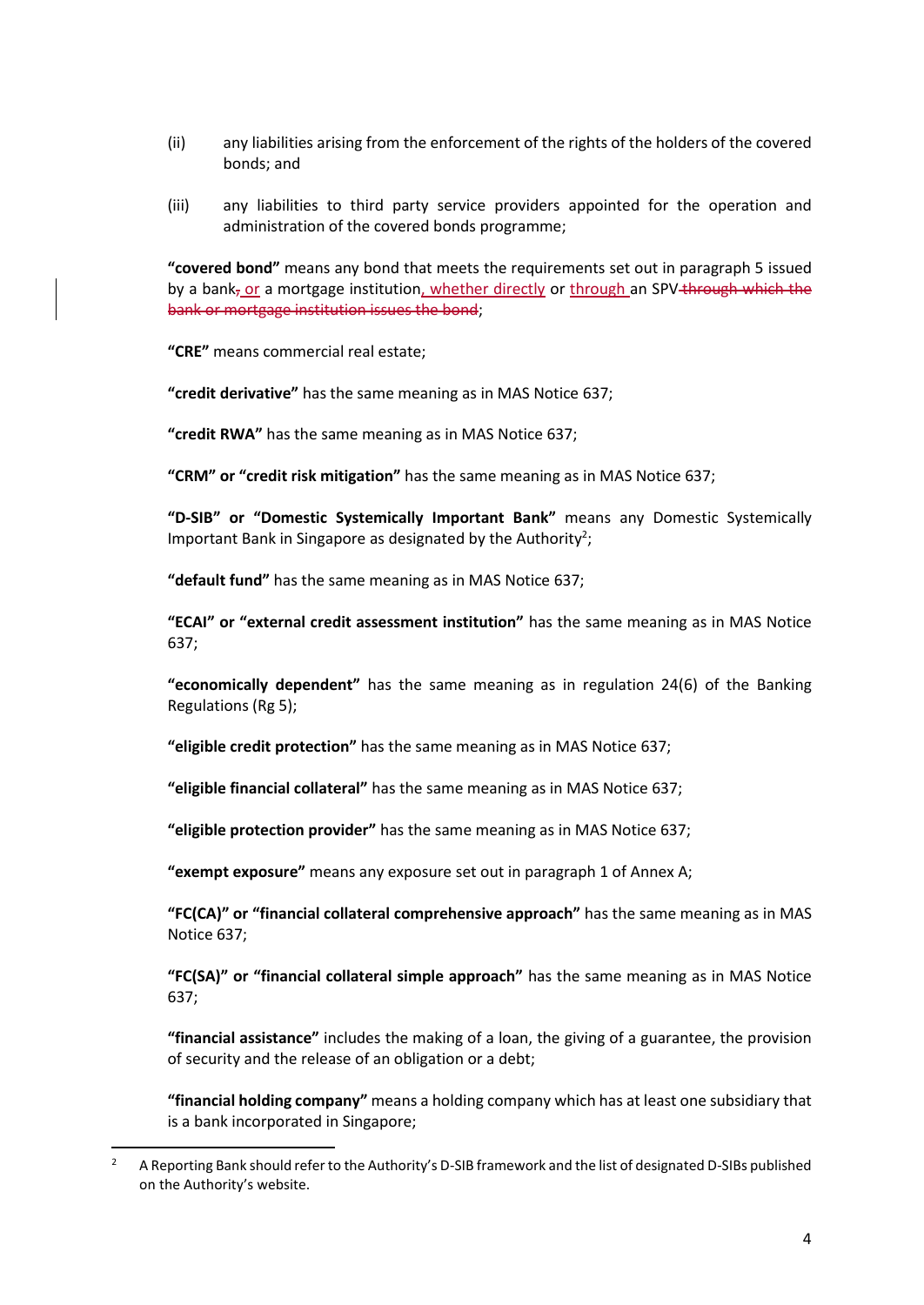**"financial institution"** has the same meaning as in MAS Notice 637;

**"G-SIB" or "global systemically important bank"** means any Global Systemically Important Bank identified and published by the Financial Stability Board;

**"G-SIFI" or "global systemically important financial institution"** means any G*-*SIB or any global systemically important insurer identified by the Financial Stability Board;

**"holding company"** has the same meaning as in section 5 of the Companies Act (Cap. 50) except that any reference to "corporation" in that section must be construed as if it did not exclude a co‑operative society;

**"initial margin"** has the same meaning as in MAS Notice 637;

**"insurance subsidiary"** has the same meaning as in MAS Notice 637;

**"IRBA" or "internal ratings-based approach"** has the same meaning as in MAS Notice 637;

**"large exposure"** means –

- (a) at the bank standalone ("Solo") level, the aggregate of the exposures of the Reporting Bank to a single counterparty group which is equal to or above 10% of the Tier 1 capital of the Reporting Bank; or
- (b) at the consolidated ("Group") level, the aggregate of the exposures of the banking group to a counterparty, a director group, a substantial shareholder group or a connected counterparty group which is equal to or above 10% of the Tier 1 capital of the banking group;

**"large exposures limit"** means the respective limits described in paragraphs 7, 8 and 9;

**"LE-LTA" or "look through approach"** in relation to a structure, means the approach to identify each underlying asset of the structure;

**"long settlement transaction"** has the same meaning as in MAS Notice 637;

**"major stake entity"** in relation to a Reporting Bank, means any entity in which the Reporting Bank is deemed, by virtue of section 32(7) of the Banking Act, to hold a major stake;

**"major stake entity group"** means any group of persons referred to in regulation 24(1)(*f*) of the Banking Regulations (Rg 5);

**"market RWA"** has the same meaning as in MAS Notice 637;

**"maturity mismatch"** has the same meaning as in MAS Notice 637;

"**MDB**" means a multilateral development bank;

**"mortgage institution"** means any financial institution that provides a loan to a borrower for the purchase of any property, where the property is used as a security for that loan;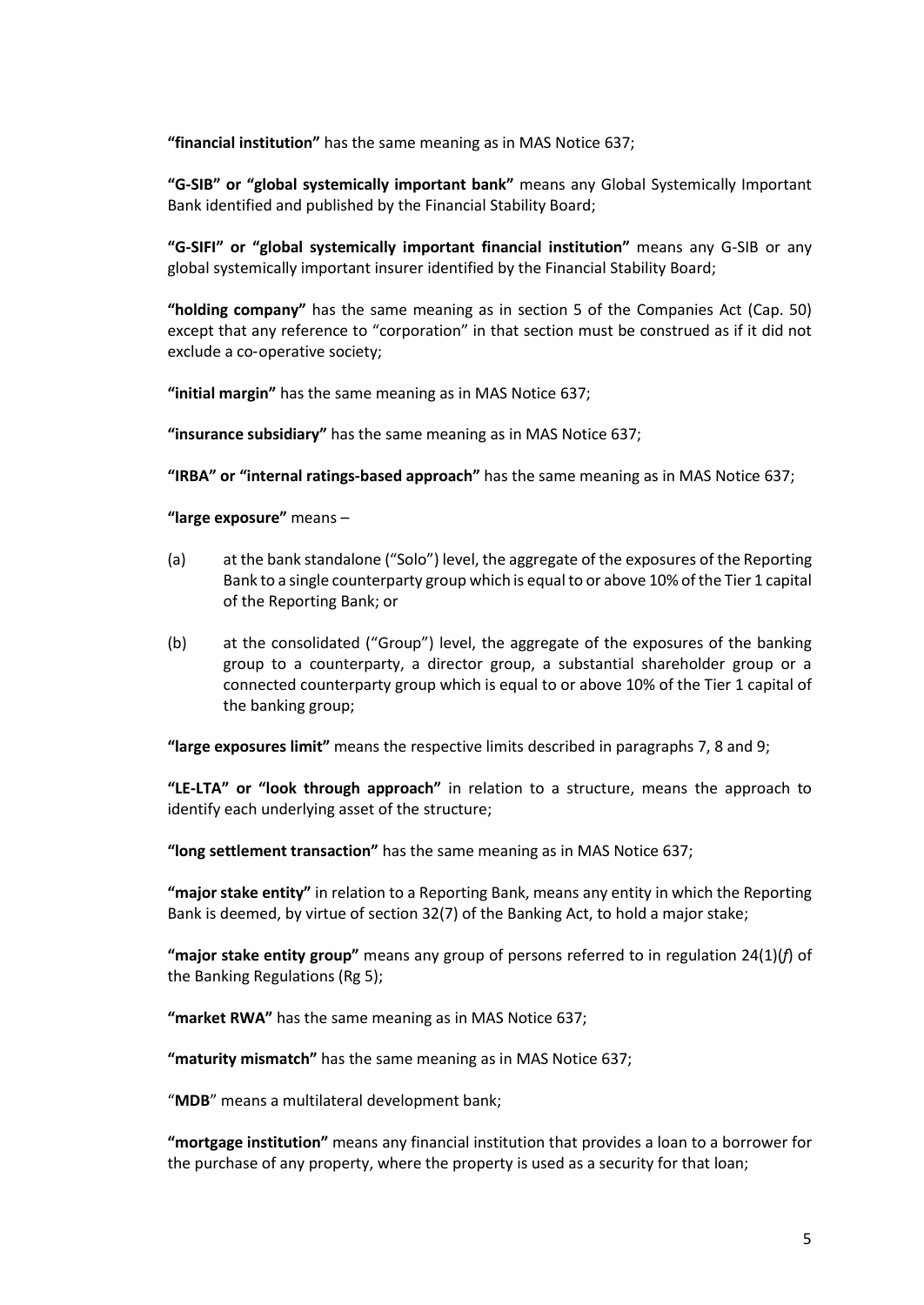**"netting"** has the same meaning as in MAS Notice 637;

**"netting agreement"** has the same meaning as in MAS Notice 637;

**"originator"** has the same meaning as in MAS Notice 637;

**"OTC"** means over-the-counter;

**"OTC derivative transaction"** has the same meaning as in MAS Notice 637;

**"own-estimate haircuts"** has the same meaning as in MAS Notice 637;

**"PE/VC investments"** has the same meaning as in MAS Notice 630;

**"PSE" or "public sector entity"** has the same meaning as in MAS Notice 637;

**"qualifying CCP" or "qualifying central counterparty"** means a CCP that meets the requirements set out in paragraph 1.2 of Annex 7AJ to MAS Notice 637;

**"qualifying on-balance sheet netting agreement"** has the same meaning as in MAS Notice 637;

**"recognised ECAI"** has the same meaning as in MAS Notice 637;

**"reference obligation"** has the same meaning as in MAS Notice 637;

**"Reporting Bank"** means a bank incorporated in Singapore;

**"risk weight"** has the same meaning as in MAS Notice 637;

**"SA-CCR" or "standardised approach for counterparty credit risk"** has the same meaning as in MAS Notice 637;

**"SA(CR)" or "standardised approach to credit risk"** has the same meaning as in MAS Notice 637;

**"securities"** has the same meaning as in section 2 of the Securities and Futures Act (Cap. 289);

**"securitisation"** has the same meaning as in MAS Notice 637;

**"SFT" or "securities financing transaction"** has the same meaning as in MAS Notice 637;

**"single counterparty group"** means a counterparty to the Reporting Bank or a banking group entity, a director group, a major stake entity group, a substantial shareholder group, or a connected counterparty group;

**"specific allowance"** has the same meaning as in MAS Notice 637;

**"SPV"** means any special purpose vehicle incorporated or established for the primary purpose of issuing covered bonds or holding the cover pool in relation to such covered bonds or both;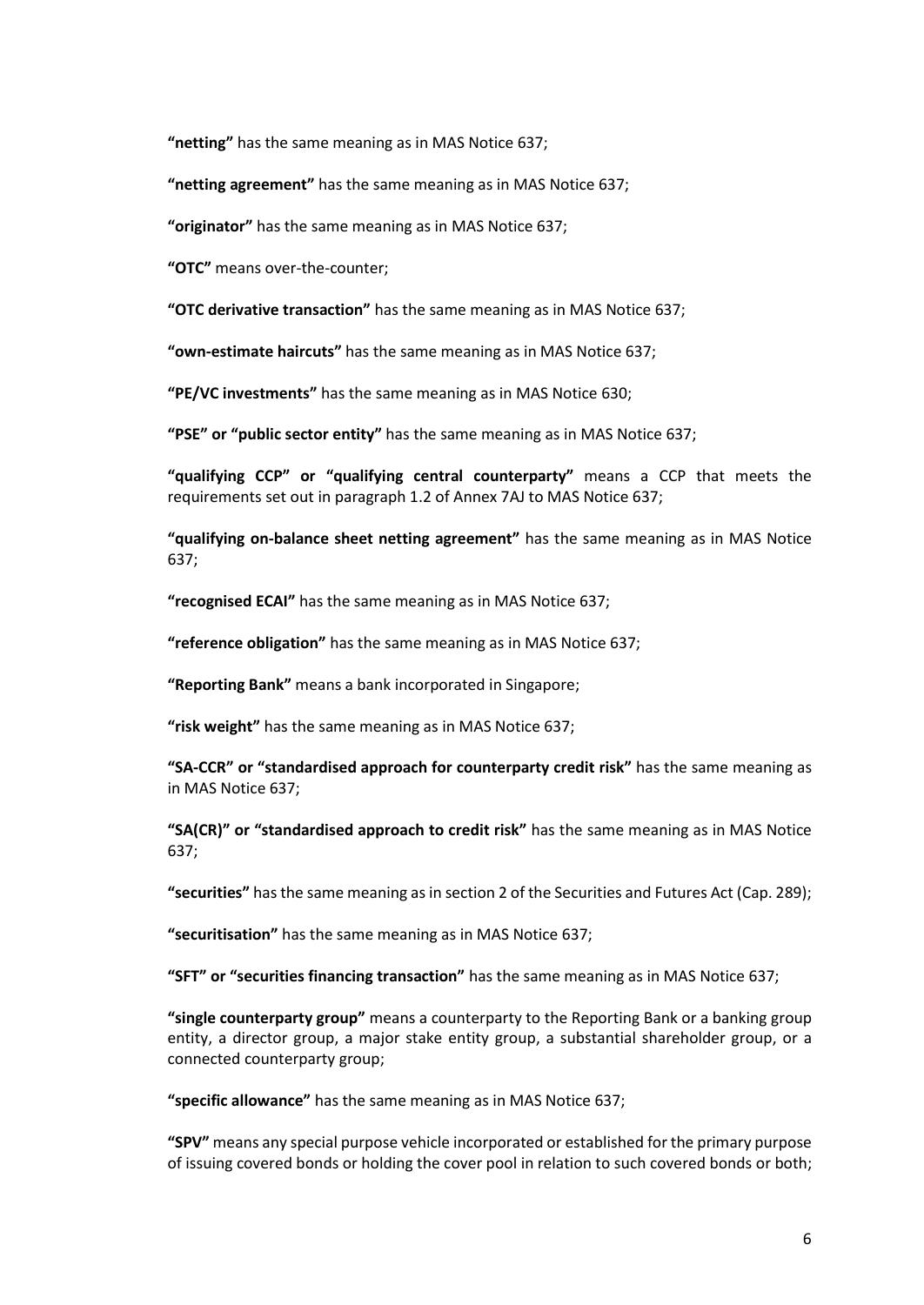**"structure"** means a financial instrument or investment entity that a Reporting Bank has invested in that itself has exposures to underlying assets;

**"Tier 1 capital"**, in relation to –

- (a) a Reporting Bank, has the same meaning as "Tier 1 Capital" in MAS Notice 637, at the Solo level; or
- (b) a banking group, has the same meaning as "Tier 1 Capital" in MAS Notice 637, at the Group level;

**"trading book"** has the same meaning in MAS Notice 637;

**"tranche"** has the same meaning as in MAS Notice 637; and

**"unconsolidated major stake entity"** means a major stake entity whose assets and liabilities are not included in the consolidated financial statements of the banking group.

5 For the purposes of the definition of "covered bond" in paragraph 4, the qualifying requirements are –

- (a) the bond must be subjected to law, whether Singapore or foreign, that is designed to protect all holders of the bond;
- (b) the proceeds derived from the issuance of the bond must be invested in conformity with the law in assets that form a cover pool, where –
	- (i) the assets are capable of covering claims attached to the bond, during the duration of the validity of the bond; and
	- (ii) in the event of the failure of the issuer of the bond, the assets will be used on a priority basis for the reimbursement of the principal and the payment of the accrued interest to the holder of the bond; and
- (c) a holder of the bond may enforce his rights against, and recover any payment owed to him by, the issuer of the bond.
- 6 For the purposes of this Notice, at the Group level
	- (a) the definition of "counterparty" in the Fifth Schedule to the Banking Act shall apply as if every reference to a bank were a reference to the Reporting Bank or a banking group entity; and
	- (b) the definition of "connected counterparty group" shall apply as if every reference to a bank in regulations 24(1)(*c*) and 24(1)(*e*) of the Banking Regulations (Rg 5) were a reference to the Reporting Bank or a banking group entity.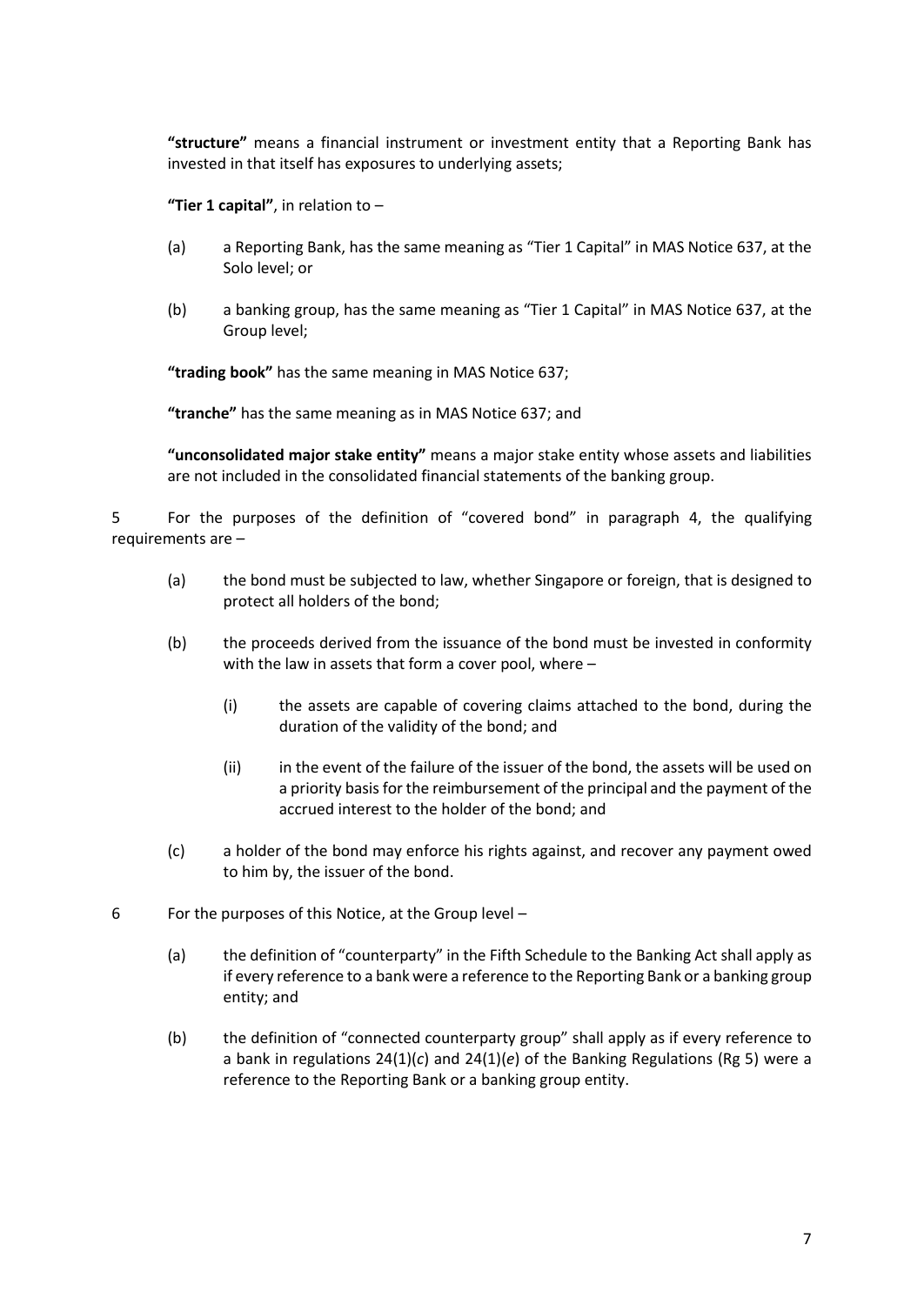## **Large Exposures Limit to a Single Counterparty Group**

7 Subject to paragraphs 19 and 20, a Reporting Bank must not permit, at the Solo level, the aggregate of its exposures to any single counterparty group to exceed 25% of its Tier 1 capital.

- 8 Subject to paragraphs 19 and 20, a Reporting Bank
	- (a) must aggregate the exposures of the Reporting Bank and its banking group entities to the same counterparty, director group, substantial shareholder group or connected counterparty group; and
	- (b) must not permit, at the Group level, the aggregate of the exposures of the banking group to any counterparty, any director group, any substantial shareholder group or any connected counterparty group to exceed 25% of the Tier 1 capital of the banking group.

9 Subject to paragraphs 10, 11, 19 and 20, where a Reporting Bank is a G-SIB which is headquartered in Singapore, the Reporting Bank must not permit –

- (a) at the Solo level, the aggregate of its exposures to any other G-SIB or any connected counterparty group including the G-SIB to exceed 15% of its Tier 1 capital; and
- (b) at the Group level, the aggregate of the exposures of its banking group to any other G-SIB or any connected counterparty group including the G-SIB to exceed 15% of the Tier 1 capital of the banking group.

10 Where a Reporting Bank becomes a G-SIB that is headquartered in Singapore on or after 1 October 2020, the Reporting Bank must apply the limit set out in paragraph 9 within 12 months of the Reporting Bank becoming a G-SIB.

11 Where a Reporting Bank is a G-SIB that is headquartered in Singapore and has any exposure to a bank that becomes a G-SIB on or after 1 October 2020, the Reporting Bank must apply the limit set out in paragraph 9 within 12 months of that bank becoming a G-SIB.

12 A Reporting Bank must set internal limits on the exposures of the Reporting Bank at the Solo level and the banking group at the Group level to a G-SIFI or a D-SIB.

13 For the purposes of paragraphs 7, 8 and 9, for a person that belongs to more than one single counterparty group, a Reporting Bank must include its exposures or exposures of the banking group to that person in each of the single counterparty groups.

14 For the purposes of paragraphs 8 and 9(b), a Reporting Bank –

- (a) must exclude exposures of an insurance subsidiary, irrespective of whether these are held for the benefit of a third party, from the aggregate of the exposures of the banking group to any counterparty, any director group, any substantial shareholder group or any connected counterparty group;
- (b) must exclude exposures of an asset management subsidiary, where such exposures arise from assets held in these entities' funds for the benefit of any third party (other than the Reporting Bank or any other banking group entity), from the aggregate of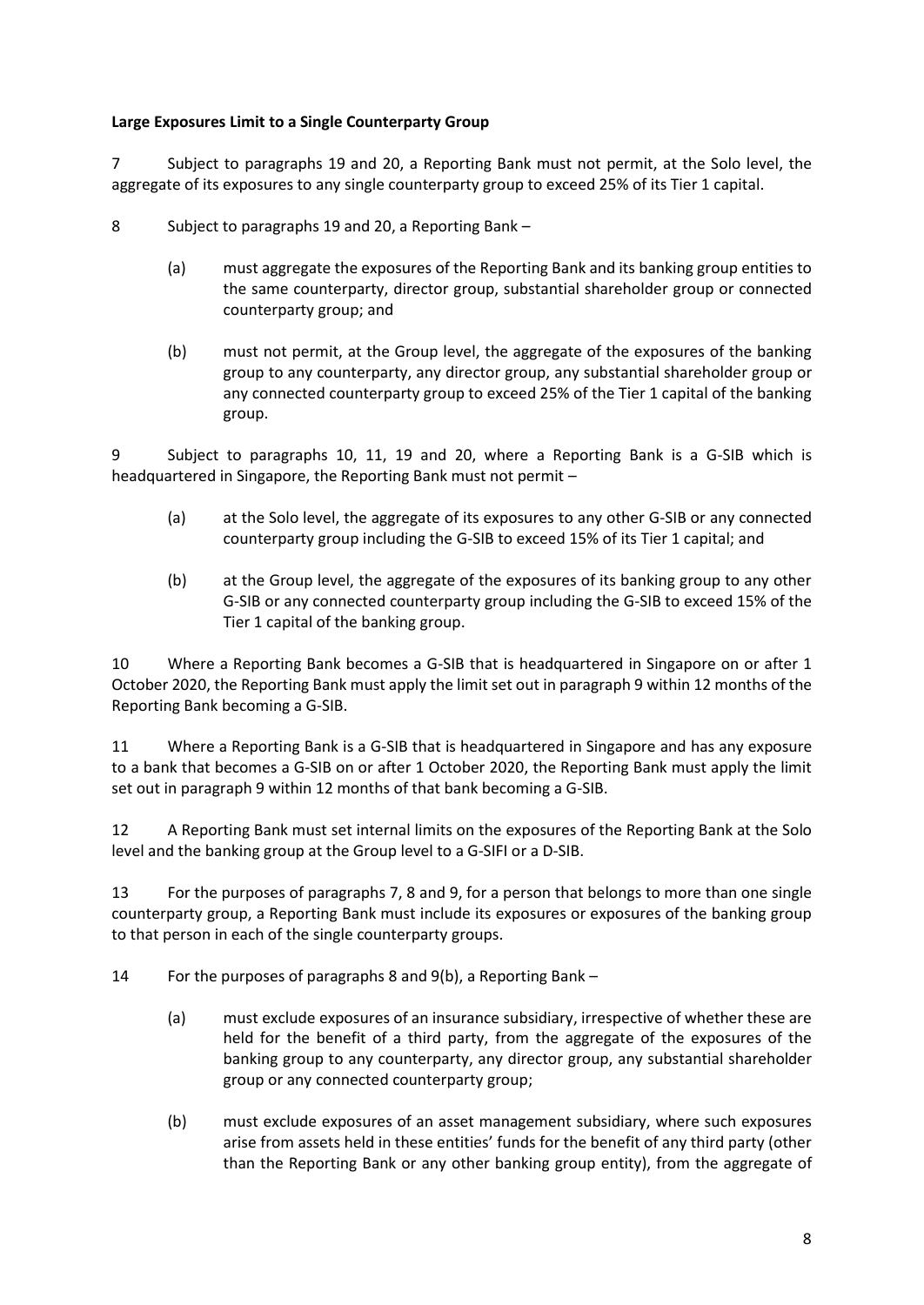the exposures of the banking group to any counterparty, any director group, any substantial shareholder group or any connected counterparty group; and

(c) must not consolidate the assets and liabilities of an insurance subsidiary and must account for the investment in such a subsidiary at cost, when calculating the Tier 1 capital of the banking group at the Group level.

15 Pursuant to paragraphs 8, 9(b) and 14, and for the purposes of complying with the large exposures limit at the Group level (other than paragraphs 8, 9(b), and 14), all assets, liabilities, Tier 1 capital, transactions, exposures or operations of a banking group entity of a Reporting Bank (except where excluded under paragraph 14) must be deemed to be that of the Reporting Bank.

## **Aggregation of Counterparties**

16 A Reporting Bank must conduct due diligence on a counterparty (*X*) to identify any person which –

- (a) is economically dependent on *X*; or
- (b) *X* is economically dependent on,

if the aggregate exposures of –

- (i) the Reporting Bank to *X* exceed 5% of the Tier 1 capital of the Reporting Bank at the Solo level; or
- (ii) the banking group to *X* exceed 5% of the Tier 1 capital of the banking group at the Group level.

17 To assess if a counterparty may be economically dependent on another counterparty, a Reporting Bank must take into account the following matters:

- (a) where a counterparty derives 50% or more of its gross receipts or gross expenditures on an annual basis from transactions with the other counterparty;
- (b) where a counterparty has fully or partly guaranteed the exposure of the other counterparty, or is liable by other means, and the exposure is so significant that the guarantor is likely to default if a claim occurs;
- (c) where a significant part of a counterparty's production or output is sold to the other counterparty, and it cannot be easily replaced by other customers;
- (d) when the expected source of funds to repay the loans of two counterparties is the same and neither counterparty has another independent source of income from which the loan may be fully repaid;
- (e) where it is likely that the financial problems of a counterparty would cause difficulties for the other counterparty in terms of full and timely repayment of liabilities;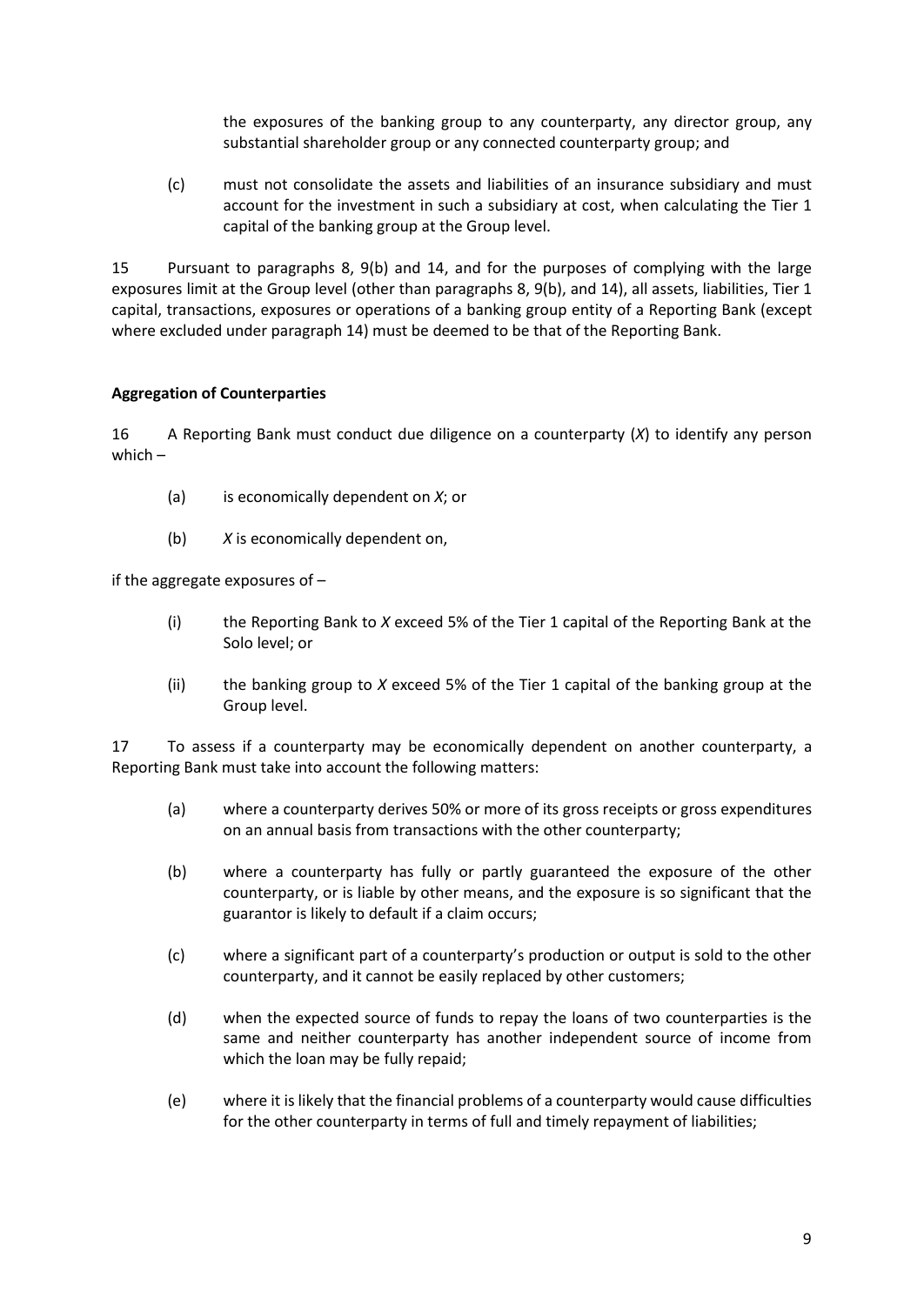- (f) where the default or insolvency of a counterparty is likely to be associated with the default or insolvency of the other counterparty;
- (g) when two or more counterparties rely on the same source for the majority of their funding, and in the event of the common provider's default, an alternative provider cannot be found.

18 A Reporting Bank must maintain documentation of the basis of its determination of a connected counterparty group and the due diligence conducted pursuant to paragraph 16.

19 Notwithstanding that a person may not be included in a director group, a major stake entity group, a substantial shareholder group or a connected counterparty group, a Reporting Bank must aggregate the exposures to one or more persons with that of a director group, a major stake entity group, a substantial shareholder group or a connected counterparty group, as the case may be, if there are reasons for the Reporting Bank to regard these exposures as connected in such a way so as to pose a single risk to the Reporting Bank.

#### **Exclusion from Large Exposures Limit**

20 For the purposes of complying with the large exposures limit at the Solo level or the Group level in paragraphs 7, 8 and 9, a Reporting Bank when aggregating its exposures or the exposures of its banking group, as the case may be, –

- (a) may exclude one or more exempt exposures set out in paragraph 1 of Annex A;
- (b) need not aggregate exposures to a person or a sub-group of persons in a connected counterparty group, a substantial shareholder group or a major stake entity group with exposures to other persons of the group, if the person or sub-group of persons, as the case may be, fulfils the criteria as set out in paragraph 1 or 6 of Annex B;
- (c) need not aggregate exposures to a person with exposures to another person that the first-mentioned person may possibly be economically dependent on to form a connected counterparty group, provided that the Reporting Bank is satisfied that the first-mentioned person is able to overcome financial difficulties, which may arise due to the inability of the other person to meet its financial obligations or the default of the other person, by finding alternative business partners or funding sources within an appropriate time period;
- (d) need not aggregate exposures to its banking group entities that are included in its major stake entity group with exposures to other related corporations of the Reporting Bank as a connected counterparty group. For the avoidance of doubt, a Reporting Bank must aggregate its exposures to other related corporations of the Reporting Bank as a connected counterparty group, unless the exposures are not aggregated pursuant to sub-paragraph (b) above; and
- (e) in the case of aggregation as a connected counterparty group, need not aggregate exposures to the following persons:
	- (i) a person, *K,* that is directly controlled by or is directly economically dependent on a central government or central bank, with exposures to that central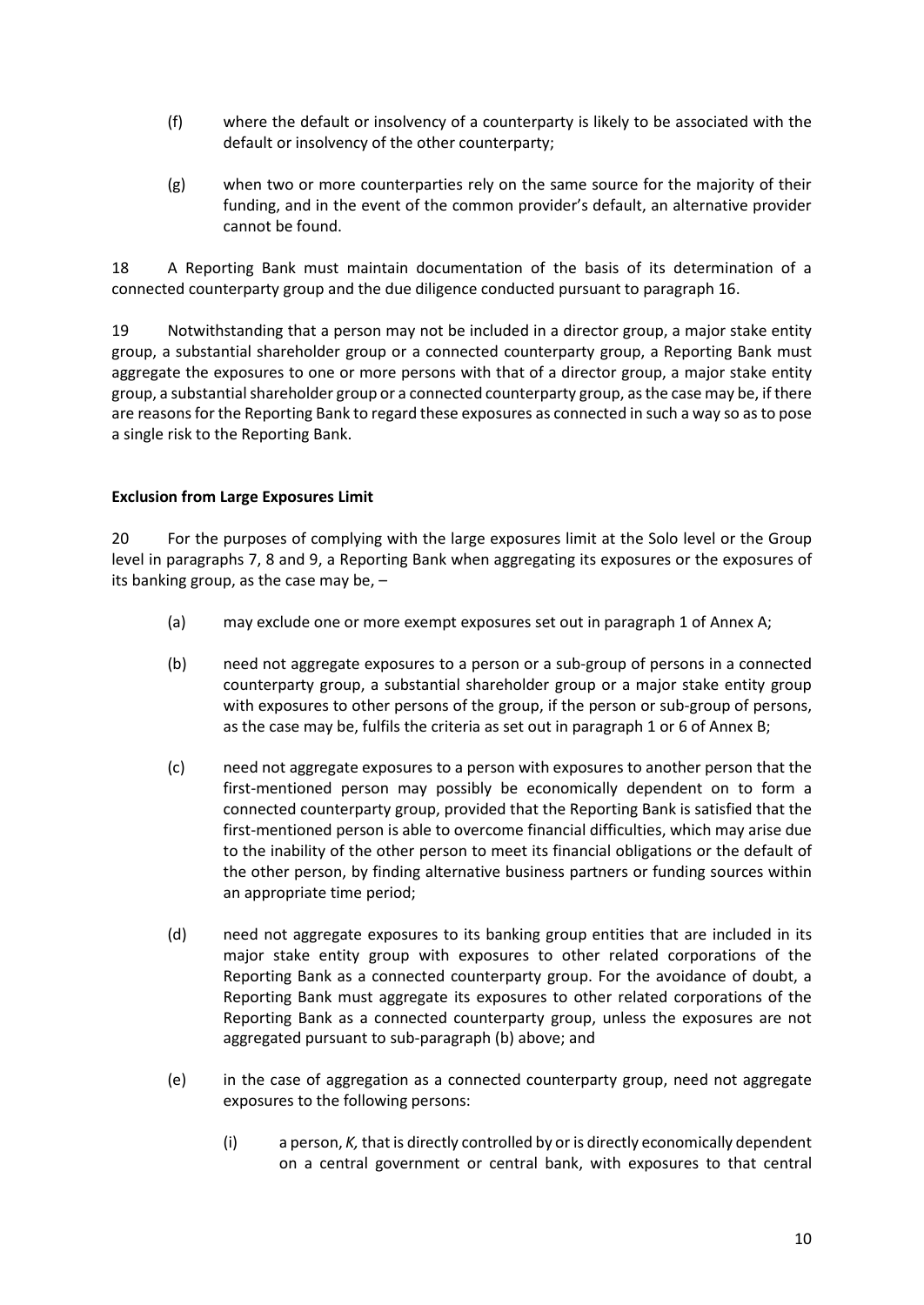government, that central bank or any other person that is directly controlled by or is directly economically dependent on that central government or that central bank, as the case may be;

(ii) a sub-group of persons that is controlled by or economically dependent on *K* with exposures to that central government, that central bank or any other person that is directly controlled by or is directly economically dependent on that central government or that central bank, as the case may be.

21 Notwithstanding paragraph 20(e), if the persons that are directly controlled by or are directly economically dependent on the same central government or the same central bank are connected with each other based on other control relationship or economic dependence relationship, the Reporting Bank must aggregate the exposures to such persons as a connected counterparty group<sup>3</sup>.

22 A Reporting Bank must maintain documentation of its basis for not aggregating any exposures under paragraphs 20(b) and (c) for five years.

23 A Reporting Bank must treat exposures to any person or any sub-group of persons that is not aggregated pursuant to paragraphs 20(b), (c) and (e) as exposures to a single counterparty group for the purposes of complying with paragraphs 7, 8 and 9.

# **Monitoring of Compliance with Large Exposures Limit**

24 For the purposes of paragraphs 7, 8, 9 and 28, a Reporting Bank must base their computations of exposures and Tier 1 capital as at the same date.

## **Actions Required in the Event of Breaches**

25 Where a Reporting Bank becomes aware that its exposure to any single counterparty group has breached the large exposures limit in paragraphs 7, 8 and 9, the Reporting Bank must –

- (a) notify the Authority immediately;
- (b) assess the effect of the breach in terms of the risks posed to the Reporting Bank;
- (c) prepare a plan to rectify the situation and inform the Authority of its plan; and
- (d) undertake prompt corrective action in accordance with the plan prepared pursuant to sub-paragraph (c) above.

## **Measurement of Exposures**

1

26 A Reporting Bank must apply the basis for computation of exposures set out in Annex C for the purposes of determining compliance with –

<sup>3</sup> For example, if single counterparty groups *Y* and *Z* are both not aggregated with a central government under paragraph 20(e), but *Y* is economically dependent on *Z*, exposures to *Y* and *Z* are required to be aggregated for the purposes of complying with paragraphs 7, 8 and 9.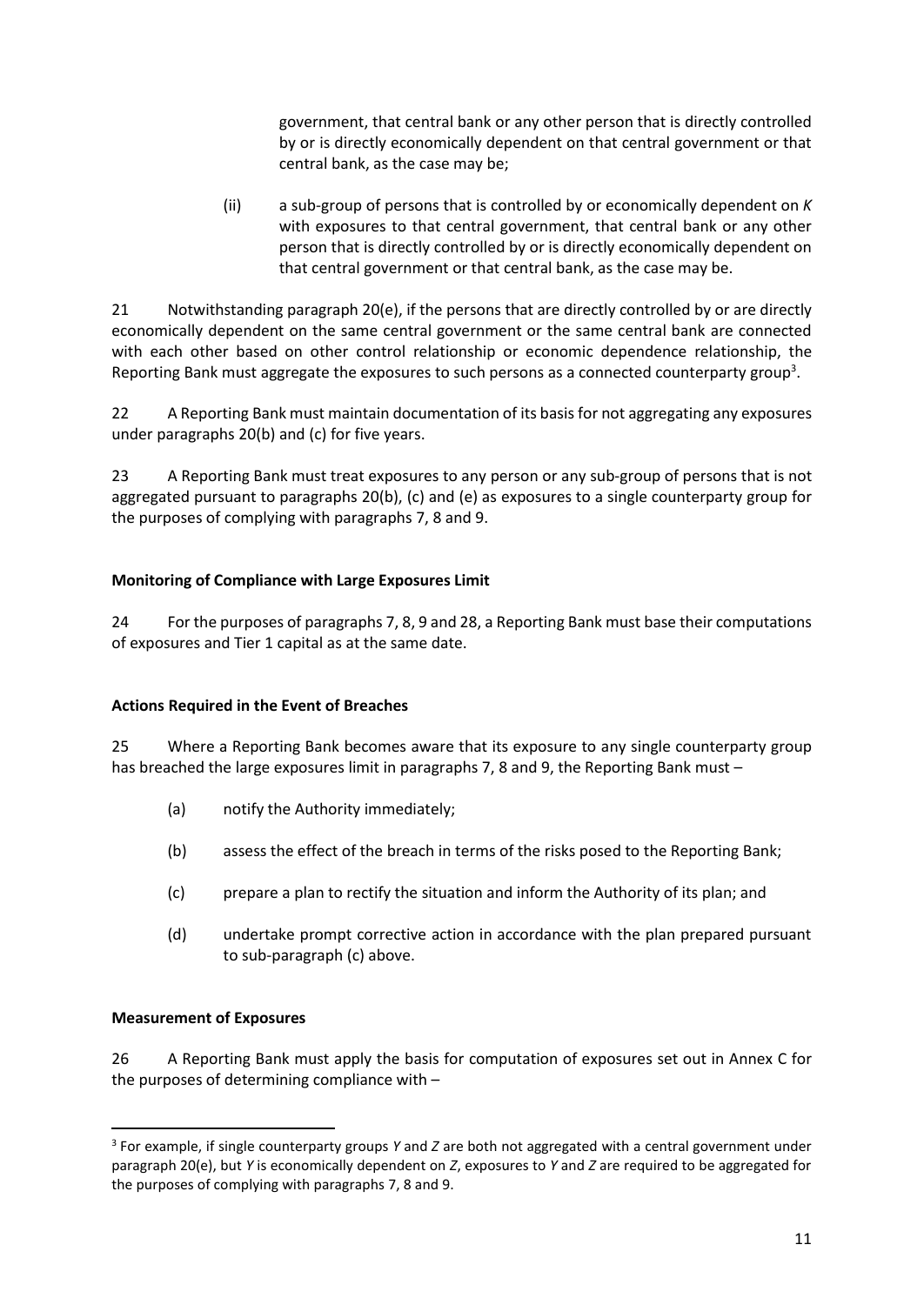- (a) the large exposures limit in paragraphs 7, 8 and 9; and
- (b) regulatory reporting requirements in paragraph 28.

27 In view of potential changes to the shareholding structure of a counterparty and its financial relationship with other persons, a Reporting Bank must review the profile of its counterparties at least once every 15 months<sup>4</sup>.

#### **Submission of Semi-Annual Reports**

28 A Reporting Bank must submit to the Authority a report containing the following exposures as at 30 June and 31 December, no later than the  $14<sup>th</sup>$  day of the second month from 30 June and 31 December each year respectively, or such other period as the Authority may approve, at the Solo level and the Group level, in accordance with the instructions and format of the reporting schedules set out in Annex D:

- (a) all large exposures, including exempt exposures set out in paragraph 1 of Annex A (except exempt exposures set out in paragraph 1(e) of Annex A), measured in accordance with Annex C;
- (b) all exposures, excluding exempt exposures set out in paragraph 1 of Annex A, that are equal to or above 10% of the Tier 1 capital of the Reporting Bank, measured in accordance with Annex C and without the effect of CRM set out in paragraphs 2.7 to 2.11, 3.14, 3.15, 4.24 and 4.25 of Annex C;
- (c) the 20 largest exposures to a single counterparty group, excluding the exempt exposures set out in paragraph 1 of Annex A, measured in accordance with Annex C, irrespective of the values of these exposures relative to the Tier 1 capital of the Reporting Bank;
- (d) exposures to any person or any sub-group of persons in a connected counterparty group or a substantial shareholder group which are not aggregated with exposures to other persons of the group pursuant to paragraph 20(b), where the exposures to the group would otherwise have breached the large exposures limit if such exposures were aggregated, and the supporting reasons for not aggregating the exposures;
- (e) exposures to any person in a major stake entity group which is not a subsidiary of the Reporting Bank ("non-subsidiary major stake entity") or sub-group of non-subsidiary major stake entities in a major stake entity group which are not aggregated with exposures to other persons of the major stake entity group pursuant to paragraph 20(b), and the supporting reasons for not aggregating the exposures.

## **Effective Date**

1

29 This Notice shall take effect on 1 October 2020.

<sup>&</sup>lt;sup>4</sup> As a matter of best practice, a Reporting Bank should conduct the review once every 12 months. A Reporting Bank should also monitor more closely, developments affecting its counterparties with larger exposures, particularly those with exposures that are close to the large exposures limit in paragraphs 7, 8 and 9.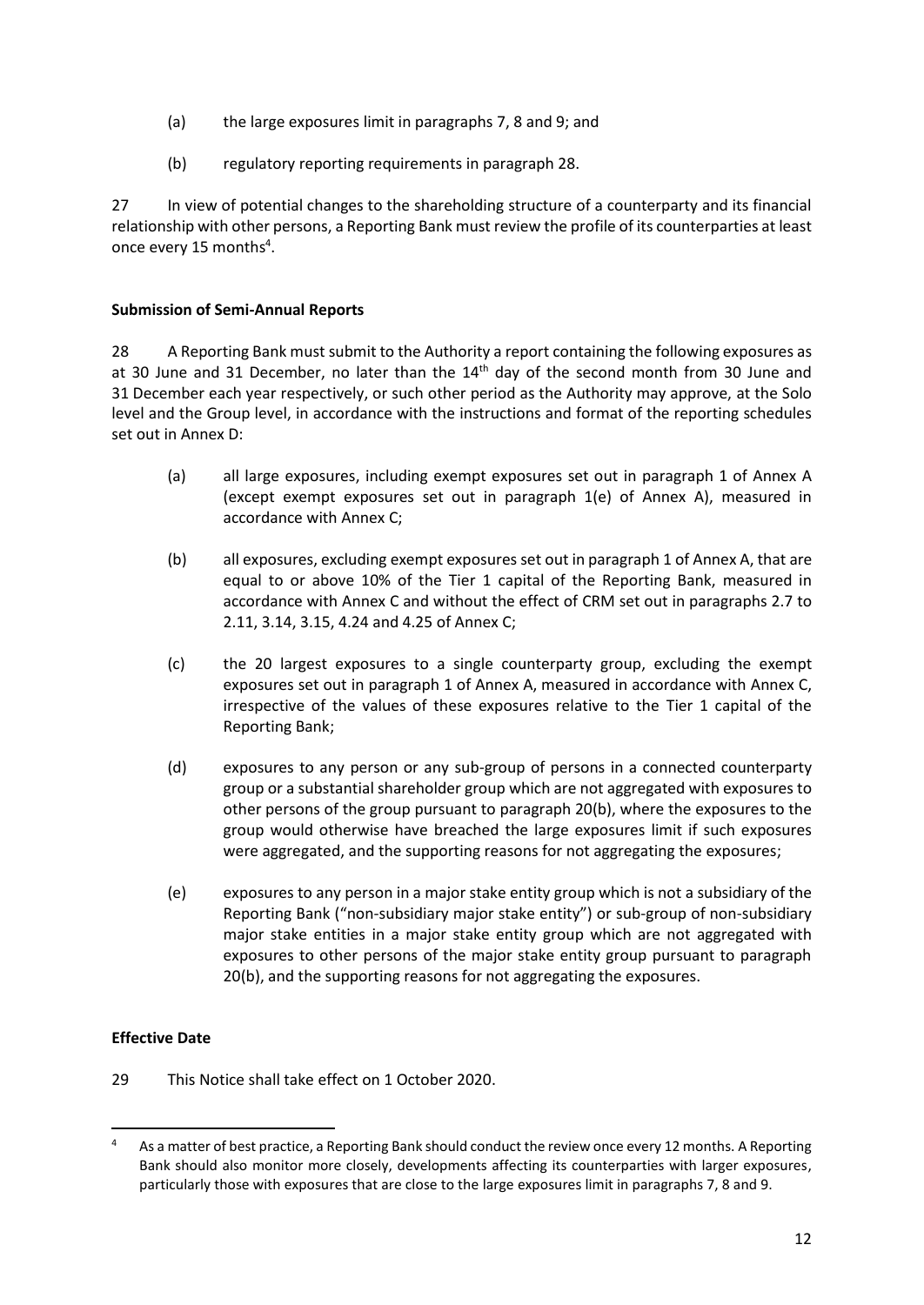#### **Exempt Exposures**

1

- 1 For the purposes of the large exposures limit, the following exposures are exempt exposures:
	- (a) an exposure to the Singapore Government<sup>5</sup> or to the Authority:
	- (b) an exposure to a central government or a central bank of a sovereign country other than Singapore –
		- (i) that is denominated in the domestic currency of the sovereign country;
		- (ii) that is denominated in a currency other than the domestic currency of the sovereign country, where that sovereign country is rated at least AA- for a foreign currency external credit assessment by a recognised ECAI; or
		- (iii) where the exposure is to meet statutory liquidity and reserve requirements or other statutory requirements imposed by the Authority or by an authority in a foreign jurisdiction exercising any function that corresponds to a regulatory function of the Authority under the Banking Act;
	- (c) an exposure to any of the following PSEs:
		- (i) a PSE in Singapore that is subject to a 0% risk weight in Table 7-3 in paragraph 7.3.17 of Part VII of MAS Notice 637;
		- (ii) a PSE outside Singapore
			- (A) that is subject to a 0% risk weight in Table 7-3 in paragraph 7.3.17 of Part VII of MAS Notice 637; and
			- (B) where the exposure is denominated in the domestic currency of the sovereign country where the PSE is established;
	- (d) an exposure to the Bank for International Settlements, the International Monetary Fund, the European Central Bank, the European Union, the European Stability Mechanism or the European Financial Stability Facility;
	- (e) an intraday exposure to a bank, up to 2 business days from the date of transaction where the Reporting Bank has fulfilled its obligation under the transaction but the counterparty bank has not due to reasons other than the occurrence of any of the following:
		- (i) the bankruptcy, insolvency or inability of the counterparty bank to pay its debts, or its failure or admission in writing of its inability to pay its debts as they become due;

<sup>5</sup> For the avoidance of doubt, an exposure to a statutory board in Singapore is not considered an exposure to the Singapore Government, except where paragraph 1(c)(i) of this Annex applies.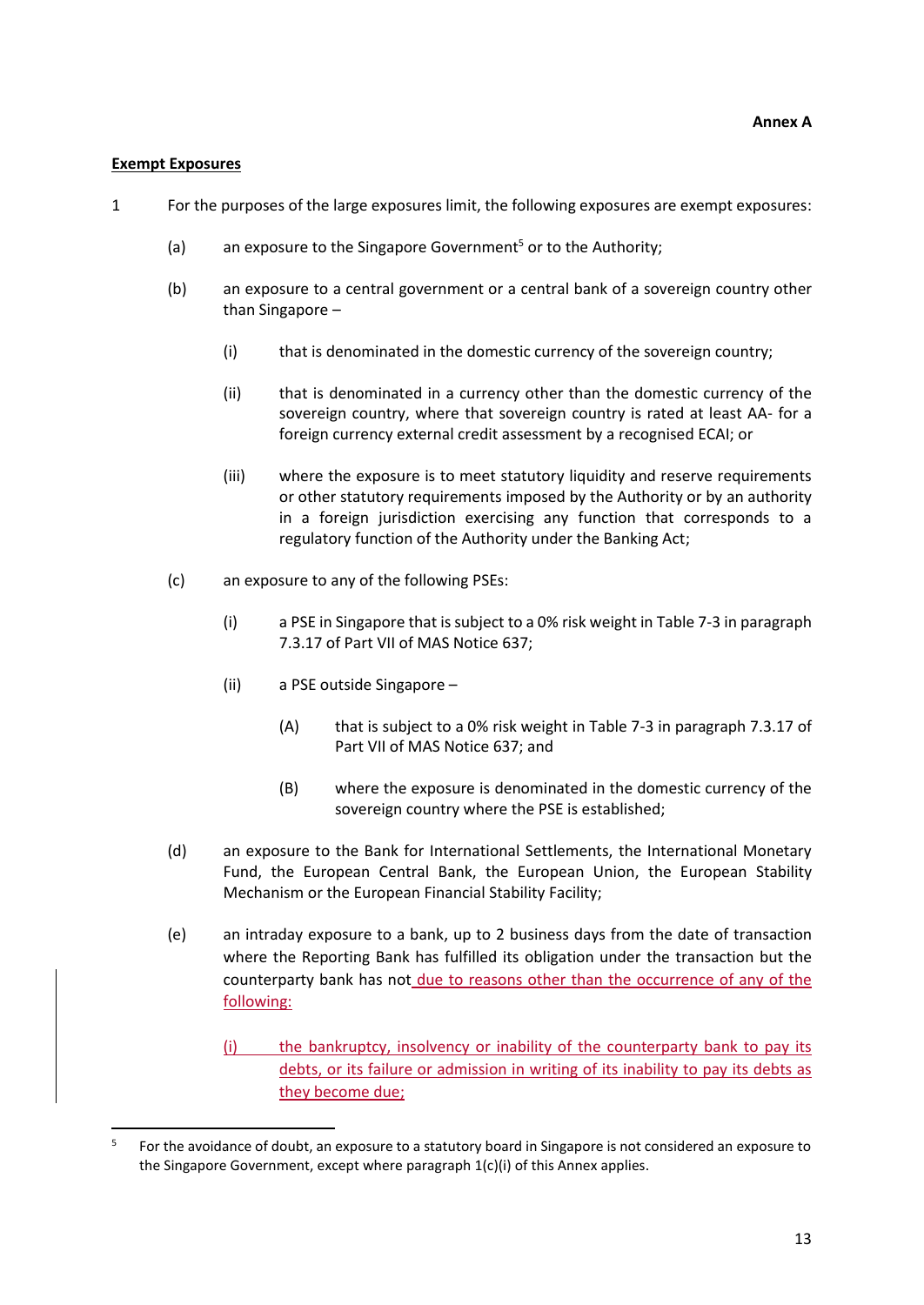- (ii) the restructuring of any exposure to the counterparty bank involving forgiveness or postponement of principal, interest or fees that results in a charge-off, specific allowance or other debit to the Reporting Bank's profit and loss account;
- (iii) any circumstance where the Reporting Bank makes a charge-off of or a specific allowance for any exposure to the counterparty bank due to a decline in the credit quality of the counterparty bank that is perceived by the Reporting Bank as significant, subsequent to the Reporting Bank taking on any exposure to the counterparty bank;
- (iv) any circumstance where the Reporting Bank has placed any exposure to the counterparty bank on a non-accrued status;
- (v) any circumstance where the Reporting Bank has accelerated repayment of any of its exposures to the counterparty bank;
- (vi) the revocation of the counterparty bank's authorisation, licence, registration or approval to operate as a bank;
- (f) an exposure to a qualifying CCP related to clearing activities as set out in Table C-2 in paragraph 4.21 of Annex C;
- (g) an exposure to a related corporation that is  $a -$ 
	- (i) parent financial holding company of the Reporting Bank;
	- (ii) bank, except that in the case of an exposure to a subsidiary that is a bank, the residual maturity of the exposure must not exceed one year; and
	- (iii) a merchant bank approved under section 28 of the Monetary Authority of Singapore Act (Cap. 186) ("merchant bank"), except that in the case of an exposure to a subsidiary that is a merchant bank, the residual maturity of the exposure must not exceed one year.

2 For the purposes of paragraph 1(b)(ii) of this Annex, where there are two credit ratings for a counterparty, a Reporting Bank must use the poorer credit rating for that counterparty. Where there are more than two credit ratings for a counterparty, a Reporting Bank must use the higher of the two poorest ratings.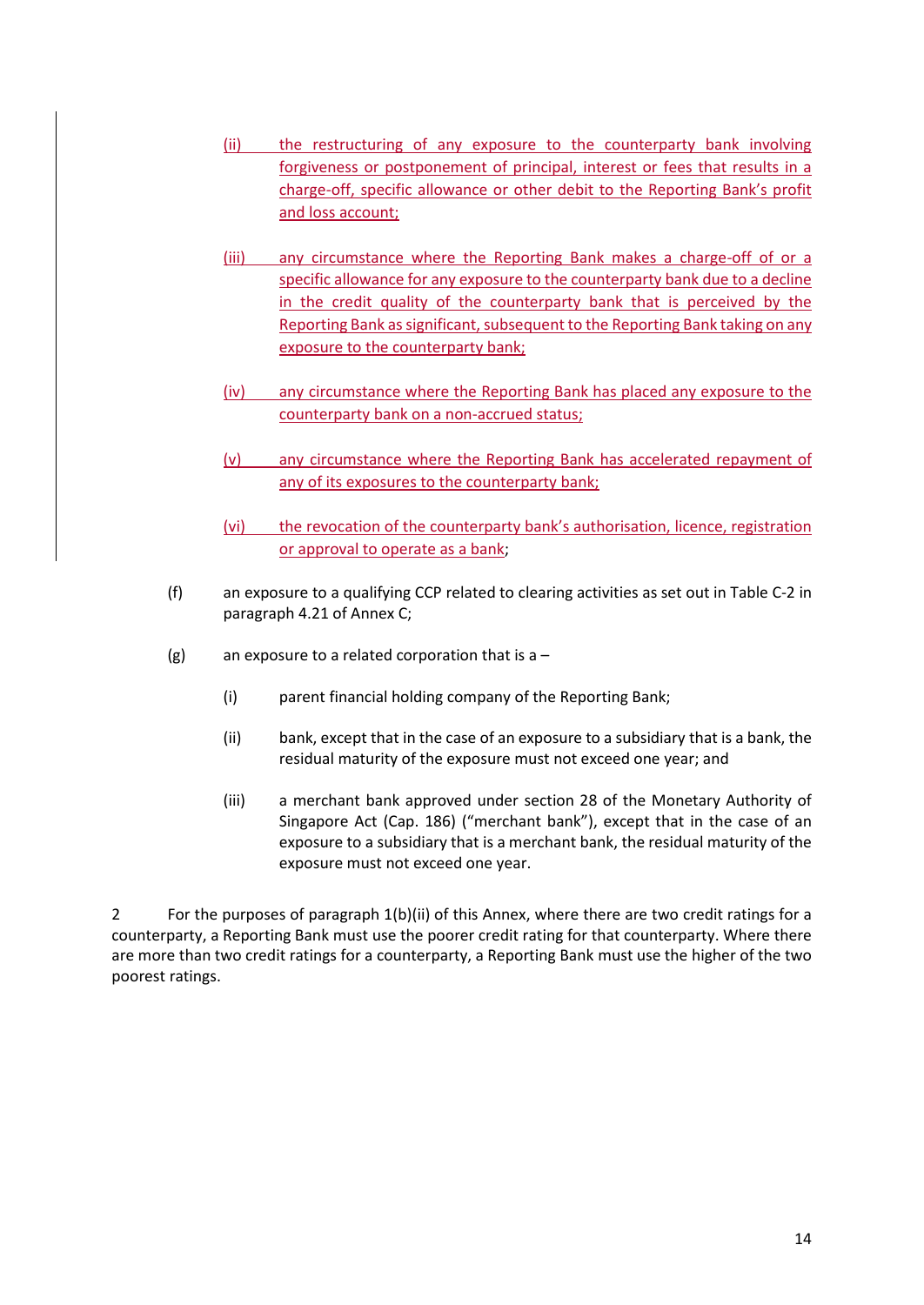## **Criteria for Excluding Exposures to Persons in a Connected Counterparty Group, Substantial Shareholder Group or Major Stake Entity Group**

#### **Connected Counterparty Group and Substantial Shareholder Group**

1 In the case of aggregation as a connected counterparty group due to control relationships or a substantial shareholder group ("Group"), a Reporting Bank need not aggregate its exposures to a person, *A*, ("person *A*") or a sub-group comprising a person, *A*, and other persons controlled by *A* in the Group ("sub-group *A*"), if the Reporting Bank can demonstrate that corporate governance safeguards and other forms of ring-fencing measures are in place such that –

- (a) any linkage aside from equity holding between person *A* or sub-group *A* and other persons within the same Group is limited; and
- (b) the risk of contagion due to the failure of any person in the Group, including the controlling person or the substantial shareholder, to person *A* or sub-group *A* (and vice versa) is minimal.

2 Where the controlling person or the substantial shareholder is a foreign government or a central bank of a sovereign country other than Singapore, a Reporting Bank is deemed to have fulfilled the requirements in paragraph 1 of this Annex, if the following criteria are met:

- (a) person *A* or each person in sub-group *A* has sufficient financial resources (either on its own or together with the financial resources provided by the other persons in subgroup *A*) to fully service its liabilities, and does not depend on any other person in the Group that does not fall within sub-group *A* ("external group person") for financial assistance in meeting its liabilities<sup>6</sup>;
- (b) person *A* or each person in sub-group *A* is not depended on by any external group person for financial assistance in meeting the external group person's liabilities;
- (c) proceeds received by person *A* or each person in sub-group *A* from the credit facilities granted by the Reporting Bank are only used by person *A* or other persons in subgroup *A* for the operations of person *A* or other persons in sub-group *A*, and are not transferred to any external group person;
- (d) person *A* or each person in sub-group *A* does not receive the proceeds of any credit facility, whether in whole or in part, obtained by any external group person from the Reporting Bank;

1

<sup>6</sup> In the case of a loan provided by a shareholder ("shareholder loan") to person A, the accounting treatment may be used as a guide in determining whether person A depends on the shareholder for financial assistance in meeting its liabilities. Where the shareholder loan was accounted for as debt (e.g. amount due to shareholder/amount due from person A), person A would be dependent on the shareholder. On the other hand, where the shareholder loan was accounted for as equity (e.g. cost of investment in subsidiary/associated company), a Reporting Bank may treat person A as not dependent on the shareholder, unless there are reasons to suggest otherwise (such as the injection of capital to support a financially weak entity).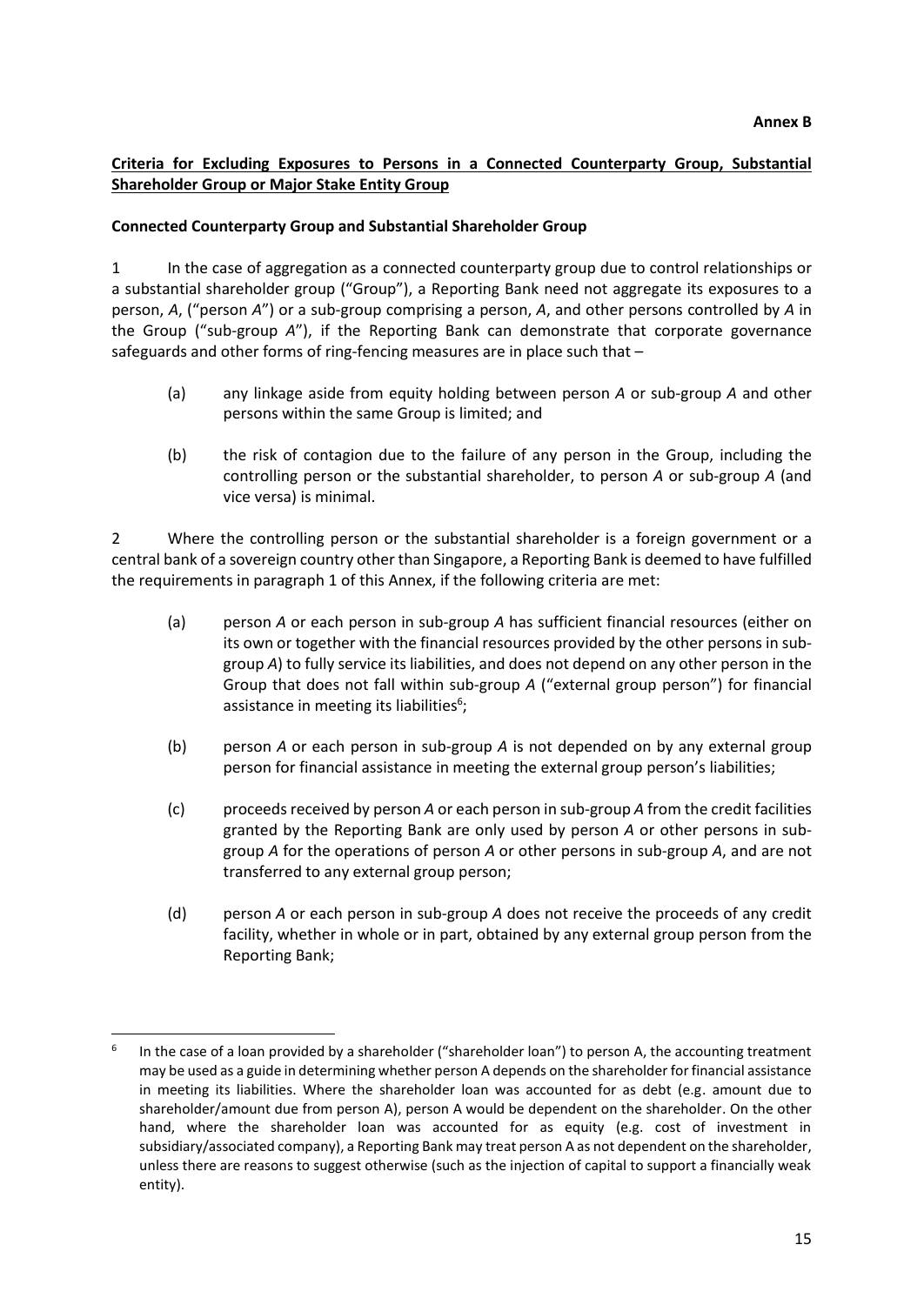- (e) person *A* or each person in sub-group *A* is not dependent on any external group person, whether singly or in aggregate with other external group persons, for more than 50% of its operating revenues;
- (f) subject to paragraph 4 of this Annex, person *A* or each person in sub-group *A* is not depended on by any external group person, either singly or in aggregate with other persons in sub-group *A*, for more than 50% of the external group person's operating revenues;
- (g) apart from being in the Group, person *A* or each person in sub-group *A* and any external group person are not economically dependent on each other.

3 Where the controlling person or the substantial shareholder is not a foreign government or central bank of a sovereign country other than Singapore, a Reporting Bank is deemed to have fulfilled the requirements in paragraph 1 of this Annex, if the following criteria are met:

- (a) subject to paragraph 4 of this Annex, the criteria set out in paragraph 2 of this Annex;
- (b) person *A* or each person in sub-group *A* does not use any name, logo or trademark in a manner which indicates or represents that person *A* or any person in sub-group *A* is related to or associated with any external group person;
- (c) none of the names, logos or trademarks of person *A* or any person in sub-group *A* is used by any external group person in a manner which indicates or represents that the external group person is related to or associated with person *A* or any person in subgroup *A*;
- (d) a majority of the directors of person *A* or each person in sub-group *A* do not fall within any of the following categories:
	- (i) the controlling person or the substantial shareholder;
	- (ii) family members of the controlling person or the substantial shareholder;
	- (iii) employees of the controlling person or the substantial shareholder;
	- (iv) concurrently directors of the controlling person or the substantial shareholder; or
	- (v) employees of any other external group person;
- (e) no external group person that is a controlling person or a substantial shareholder or family member of such a controlling person or a substantial shareholder, is an executive officer or chairman of the board of directors of person *A* or any person in sub-group *A*;
- (f) no chief executive officer of any external group person that is a controlling person or a substantial shareholder is an executive officer or chairman of the board of directors of person *A* or any person in sub-group *A*.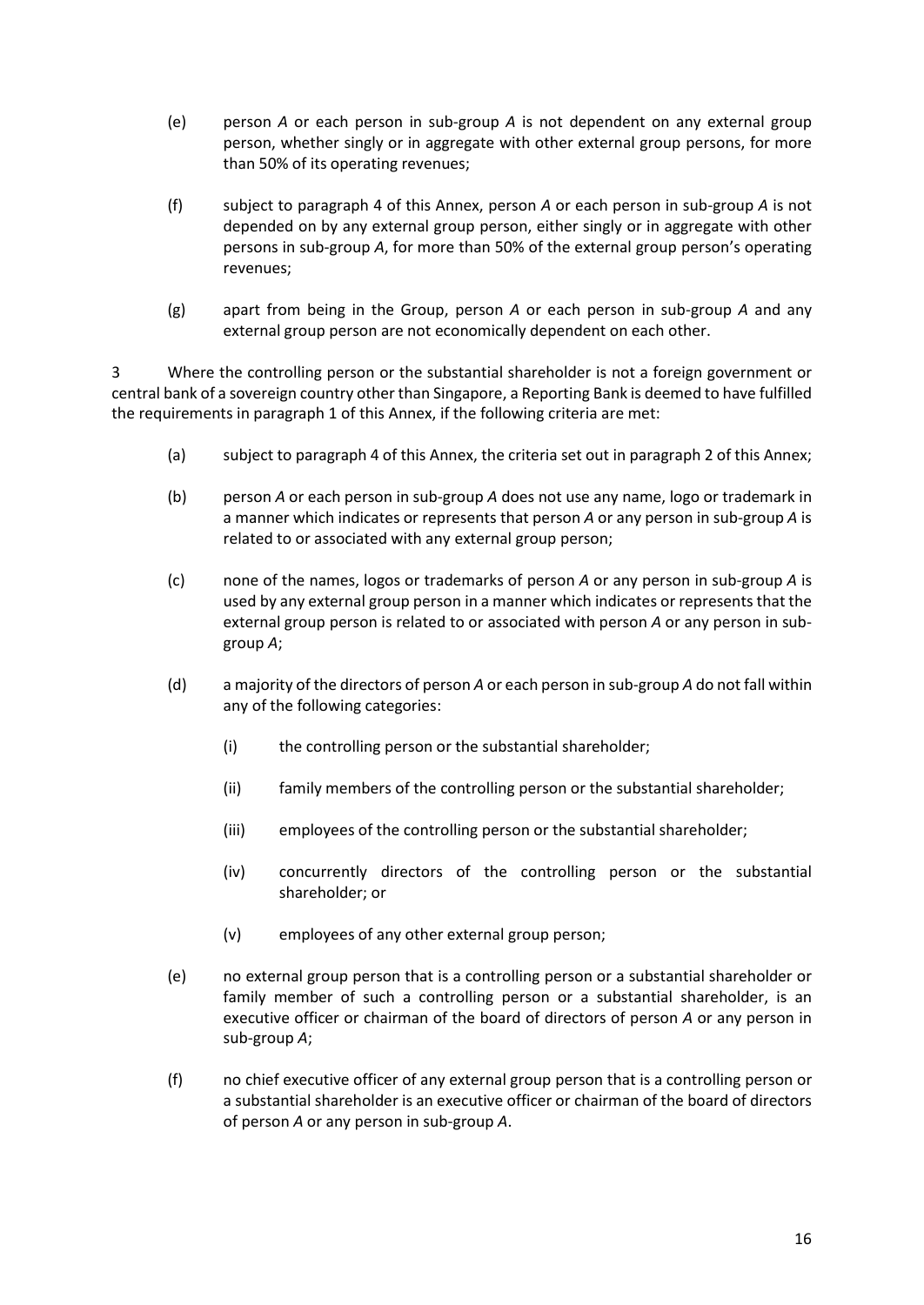4 Where person *A* or sub-group *A* is held by one or more external group persons which are intermediate holding companies whose primary purpose is to own or hold shares in other companies, paragraph 2(f) of this Annex does not apply with respect to the intermediate holding companies for the purposes of determining whether exposures to person *A* or sub-group *A* need not be aggregated under paragraph 2 or 3(a) of this Annex.

- 5 For the purposes of paragraphs 1 to 4 of this Annex
	- (a) "controlling person" has the same meaning as in regulation  $24(1)(c)(ii)$  of the Banking Regulations (Rg. 5);
	- (b) "foreign government" refers to a foreign central government, a regional government of a foreign jurisdiction or a local authority of a foreign jurisdiction, that is able to exercise one or more functions of the foreign central government at the regional or local level; and
	- (c) "substantial shareholder" has the same meaning as in section 81 of the Companies Act (Cap. 50).

## **Major stake entity group**

1

6 In the case of aggregation as a major stake entity group, a Reporting Bank need not aggregate its exposures to a non-subsidiary major stake entity, *B*, ("person *B*") or a sub-group comprising a nonsubsidiary major stake entity, *B*, and other non-subsidiary major stake entities controlled by *B* in its major stake entity group ("sub-group *B*"), if the Reporting Bank can demonstrate that corporate governance safeguards and other forms of ring-fencing measures are in place such that –

- (a) any linkage aside from equity holding between person *B* or sub-group *B* and other persons within the major stake entity group are limited; and
- (b) the risk of contagion due to the failure of any person in the major stake entity group to person *B* or sub-group *B* (and vice versa) is minimal.

7 A Reporting Bank is deemed to have fulfilled the requirements in paragraph 6 of this Annex if the following criteria are met:

(a) person *B* or each non-subsidiary major stake entity in sub-group *B* has sufficient financial resources (either on its own or together with the financial resources provided by the other non-subsidiary major stake entities in sub-group *B*) to fully service its liabilities, and does not depend on any other person in the major stake entity group that does not fall within sub-group *B* ("external major stake entity group person") for financial assistance in meeting its liabilities<sup>7</sup>;

<sup>7</sup> In the case of a loan provided by a shareholder ("shareholder loan") to person B, the accounting treatment may be used as a guide in determining whether person B depends on the shareholder for financial assistance in meeting its liabilities. Where the shareholder loan was accounted for as debt (e.g. amount due to shareholder/amount due from person B), person B would be dependent on the shareholder. On the other hand, where the shareholder loan was accounted for as equity (e.g. cost of investment in subsidiary/associated company), a Reporting Bank may treat person B as not dependent on the shareholder, unless there are reasons to suggest otherwise (such as the injection of capital to support a financially weak entity).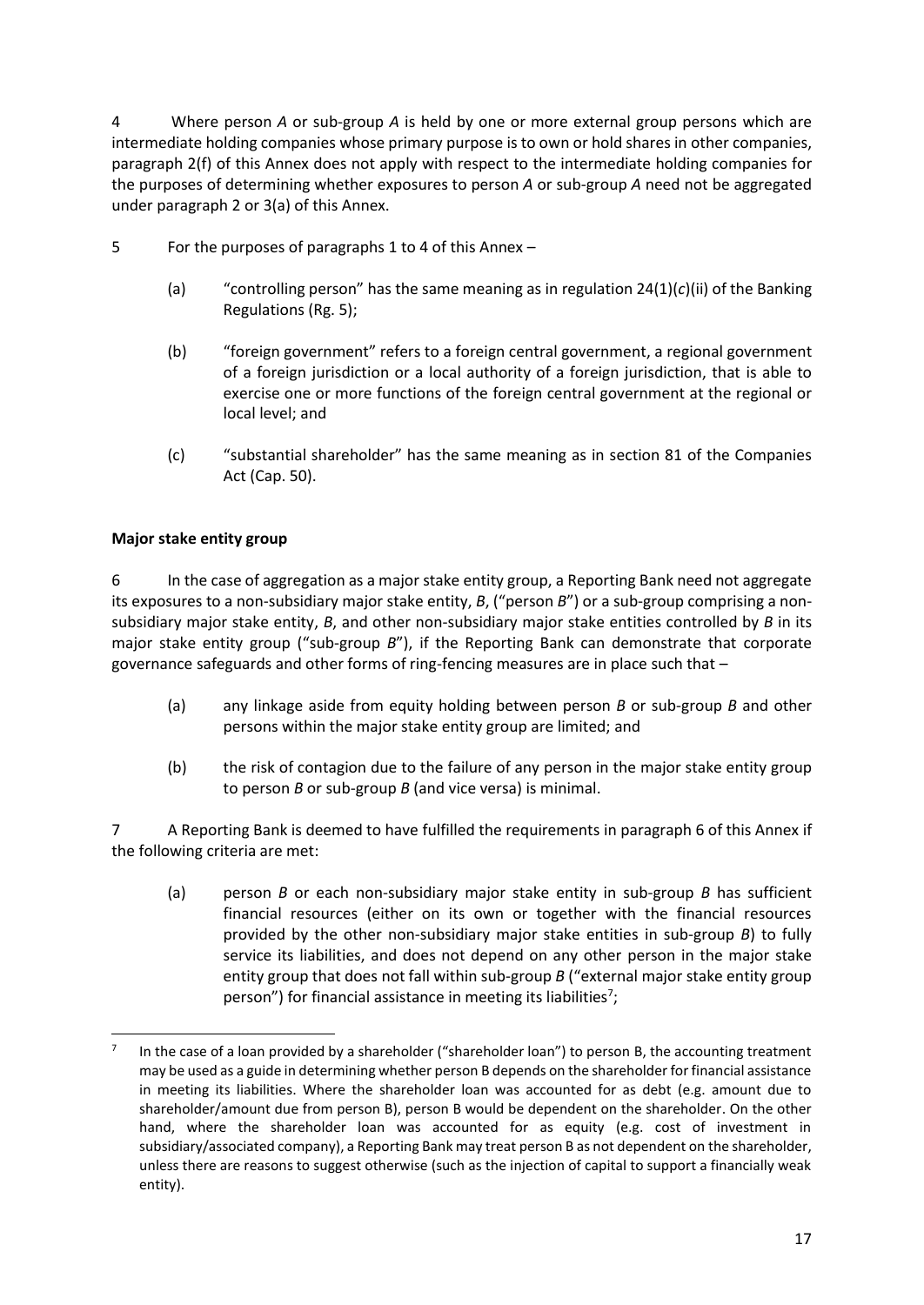- (b) person *B* or each non-subsidiary major stake entity in sub-group *B* is not depended on by any external major stake entity group person for financial assistance in meeting the external major stake entity group person's liabilities;
- (c) proceeds received by person *B* or each non-subsidiary major stake entity in sub-group *B* from the credit facilities granted by the Reporting Bank are only used by person *B* or other non-subsidiary major stake entities in sub-group *B* for the operations of person *B* or other non-subsidiary major stake entities in sub-group *B*, and are not transferred to any external major stake entity group person;
- (d) person *B* or each non-subsidiary major stake entity in sub-group *B* does not receive the proceeds of any credit facility, whether in whole or in part, obtained by any external major stake entity group person from the Reporting Bank;
- (e) person *B* or each non-subsidiary major stake entity in sub-group *B* is not dependent on any external major stake entity group person, whether singly or in aggregate with other external major stake entity group persons, for more than 50% of its operating revenues;
- (f) subject to paragraph 8 of this Annex, person *B* or each non-subsidiary major stake entity in sub-group *B* is not depended on by any external major stake entity group person, either singly or in aggregate with other non-subsidiary major stake entities in sub-group *B*, for more than 50% of the external major stake entity group person's operating revenues;
- (g) apart from being in the major stake entity group, person *B* or each non-subsidiary major stake entity in sub-group *B* and any external major stake entity group person are not economically dependent on each other;
- (h) person *B* or each non-subsidiary major stake entity in sub-group *B* does not use any name, logo or trademark in a manner which indicates or represents that person *B* or any non-subsidiary major stake entity in sub-group *B* is related to or associated with the Reporting Bank or any external major stake entity group person;
- (i) none of the names, logos or trademarks of person *B* or any non-subsidiary major stake entity in sub-group *B* is used by the Reporting Bank or any external major stake entity group person in a manner which indicates or represents that the Reporting Bank or external major stake entity group person is related to or associated with person *B* or any of the non-subsidiary major stake entities in sub-group *B*;
- (j) a majority of the directors of person *B* or each non-subsidiary major stake entity in sub-group *B* do not fall within any of the following categories:
	- (i) employees of the Reporting Bank;
	- (ii) concurrently directors of the Reporting Bank; or
	- (iii) employees of any other external major stake entity group person.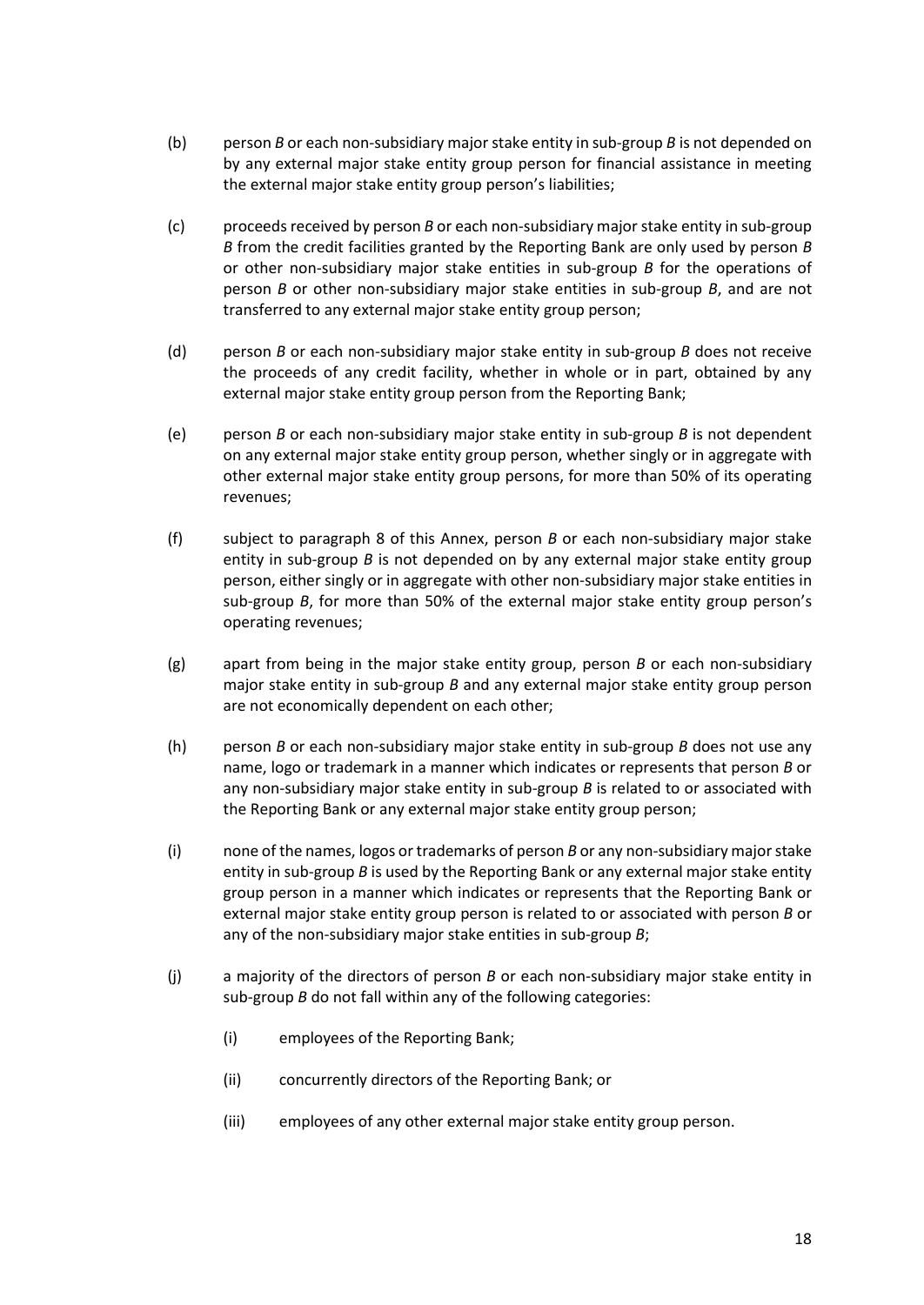8 Where person *B* or sub-group *B* is held by one or more external major stake entity group persons which are intermediate holding companies whose primary purpose is to own or hold shares in other companies, paragraph 7(f) of this Annex does not apply with respect to the intermediate holding companies for the purposes of determining whether exposures to person *B* or sub-group *B* need not be aggregated under paragraph 7 of this Annex.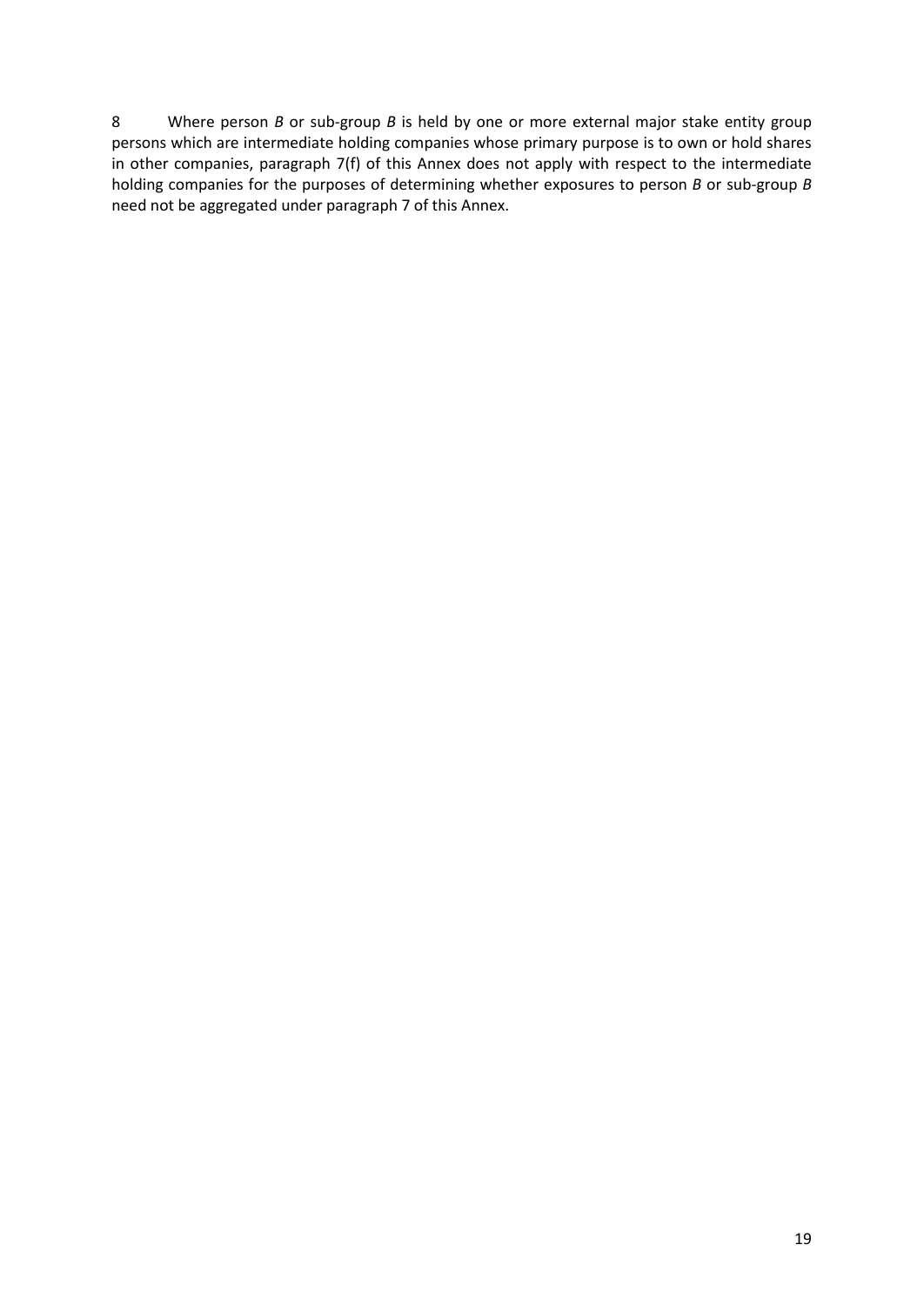#### **Annex C**

#### **Measurement of Exposures**

#### **Section 1: General measurement principles**

1.1 For the purposes of measuring a Reporting Bank's exposures to a counterparty, the Reporting Bank must –

- (a) include
	- (i) all on- and off-balance sheet exposures in the banking book and the trading book; and
	- (ii) exposures arising from instruments with counterparty credit risk under MAS Notice 637;
- (b) subject to paragraph 1.2 of this Annex, exclude an exposure value to the counterparty that is deducted from capital under Part VI of MAS Notice 637; and
- (c) must not add an exposure value that is deducted from capital to other exposures to that counterparty.

1.2 Where only a portion of an exposure to a counterparty subject to deduction from capital under Part VI of MAS Notice 637, the Reporting Bank must –

- (a) exclude only the exposure value deducted from capital; and
- (b) except where the exposure is an exempt exposure set out in paragraph 1 of Annex A, include the remaining part of the exposure in the computation of its total exposures to that counterparty.
- 1.3 A Reporting Bank must
	- (a) include an exposure value that is subject to a 1250% risk weight in MAS Notice 637; and
	- (b) add the exposure value in sub-paragraph (a) above to any other exposures to the same counterparty, except where the exposure is an exempt exposure set out in paragraph 1 of Annex A.

## **Section 2: Calculation of exposure value for banking book positions and pre-settlement counterparty exposures arising from derivative transactions and long settlement transactions**

Banking book on-balance sheet non-derivative assets

2.1 A Reporting Bank must calculate the exposure value of its banking book on-balance sheet nonderivative assets based on the carrying amount of such assets as determined in accordance with the Accounting Standards, where such amounts are –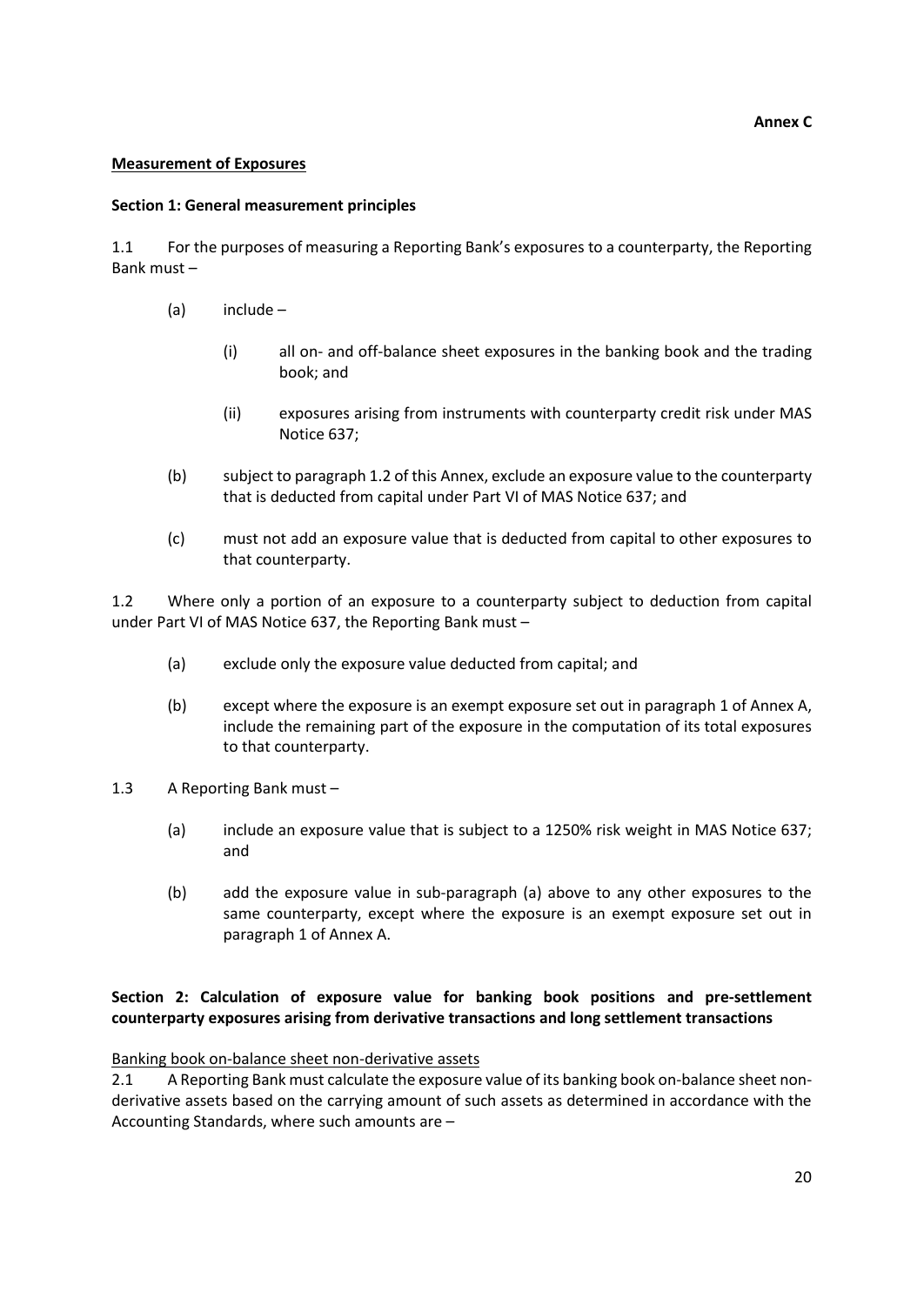- (a) net of specific allowances and accounting valuation adjustments attributable to such assets; or
- (b) gross of any specific allowance and accounting valuation adjustments.

Pre-settlement counterparty exposure for derivative transactions and long settlement transactions 2.2 Subject to paragraph 2.3 of this Annex, a Reporting Bank must calculate the exposure value for the pre-settlement counterparty exposure to a counterparty arising from the following:

- (a) OTC derivative transactions;
- (b) exchange-traded derivative transactions;
- (c) long settlement transactions that are not SFTs,

whether or not such transactions are classified as banking book or trading book exposures based on the SA-CCR set out in Annex 7O to Part VII of MAS Notice 637.

2.3 Except where a Reporting Bank has elected to adopt the SA-CCR set out in Annex 7O to Part VII of MAS Notice 637 prior to the cessation of the transitional arrangements for the adoption of the SA-CCR in accordance with Section 5 of Annex 7O to Part VII of MAS Notice 637, the Reporting Bank must continue to comply with Appendix 3 of MAS Notice 639 in force immediately before 1 October 2020 for the calculation of the exposure value for the pre-settlement counterparty exposure to a counterparty arising from OTC derivative transactions, exchange-traded derivative transactions and long-settlement transactions that are not SFTs.

## Pre-settlement counterparty exposure for securities financing transactions

2.4 A Reporting Bank must calculate the exposure value for a pre-settlement counterparty exposure to a counterparty arising from an SFT, whether or not such a transaction is classified as a banking book or trading book exposure based on the approach that the Reporting Bank has adopted in accordance with paragraph 7.2.23 of Part VII of MAS Notice 637.

## Off-balance sheet items

2.5 Except for pre-settlement counterparty exposures arising from derivative transactions, long settlement transactions or SFTs, a Reporting Bank must calculate the exposure values of all other offbalance sheet items by multiplying the notional amount of each item with the applicable credit conversion factors set out in Annex 7A to Part VII of MAS Notice 637, with a floor of 10%.

## On-balance sheet netting

2.6 A Reporting Bank must recognise the effect of a qualifying on-balance sheet netting agreement for loans and deposits, whenever the Reporting Bank has recognised the effect of the onbalance sheet netting agreement to compute credit RWA pursuant to paragraphs 7.2.5 and 7.2.5A of Part VII of MAS Notice 637.

## Eligible credit risk mitigation

2.7 A Reporting Bank must recognise the effect of CRM in the calculation of an exposure whenever the Reporting Bank has recognised the effect of CRM to compute credit RWA for the exposure in MAS Notice 637, and the following conditions are met: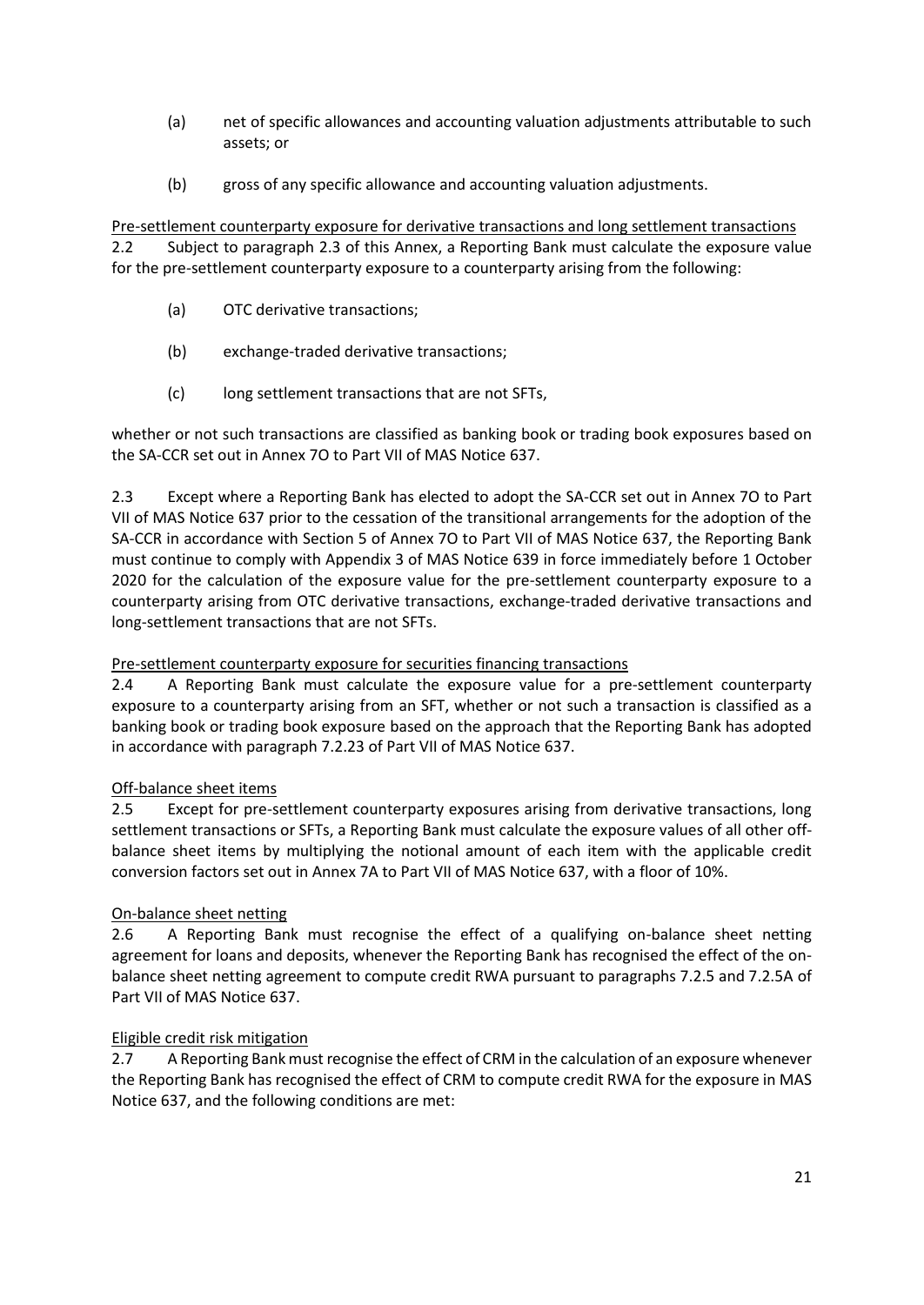- (a) the credit risk mitigant meets the requirements set out in Annex 7F to Part VII of MAS Notice 637 for the recognition of eligible credit protection and eligible financial collateral under the SA(CR);
- (b) the Reporting Bank meets the conditions and requirements for recognition of such CRM in accordance with paragraphs 2.8 to 2.11, 4.24 and 4.25 of this Annex.
- 2.8 A Reporting Bank must not recognise the following:
	- (a) other forms of collateral that are only eligible under the IRBA as set out in paragraph 2.5 of Annex 7F to Part VII of MAS Notice 637 to reduce exposure values;
	- (b) the effects of CRM of any collateral for an exposure that has a maturity mismatch if the Reporting Bank has applied the FC(SA) under MAS Notice 637;
	- (c) the effects of CRM if the Reporting Bank has not recognised this effect in the computation of credit RWA for the exposure in MAS Notice 637.

2.9 Subject to paragraph 2.8(b) of this Annex, for an exposure that has a maturity mismatch with the credit risk mitigant, a Reporting Bank may recognise the effect of CRM pursuant to paragraph 2.7 of this Annex only where the credit risk mitigant has an original maturity of at least one year and a residual maturity of more than 3 months. A Reporting Bank must calculate the value of the CRM adjusted for any maturity mismatch in accordance with Section 6 of Annex 7F to Part VII of MAS Notice 637.

2.10 A Reporting Bank must reduce the value of the exposure to the counterparty by the following amounts of eligible credit protection or eligible financial collateral recognised for the calculation of credit RWA under MAS Notice 637:

- (a) the value of the protected portion in the case of eligible credit protection;
- (b) the value of the portion of claim collateralised by the market value of the eligible financial collateral when the Reporting Bank applies the FC(SA) for calculating the effect of CRM under Sub-divisions 4 and 5 of Division 2 of Part VII of MAS Notice 637;
- (c) the value of the eligible financial collateral as recognised in the calculation of the exposure value for the pre-settlement counterparty exposure to a single counterparty arising from OTC derivative transactions, exchange-traded derivative transactions, or long settlement transactions that are not SFTs based on the same approach that the Reporting Bank has adopted in accordance with paragraphs 2.2 and 2.3 of this Annex; or
- (d) in the case of eligible financial collateral when the Reporting Bank applies the FC(CA) for recognising the effect of eligible financial collateral or when the Bank has adopted the IRBA for the calculation of credit RWA, under MAS Notice 637, the value of the eligible financial collateral adjusted after applying the standard supervisory haircuts in accordance with paragraphs 2.1 to 2.4 of Annex 7J to Part VII of MAS Notice 637. For the avoidance of doubt, the Reporting Bank must not use own-estimates haircuts described in Section 3 of Annex 7J to Part VII of MAS Notice 637.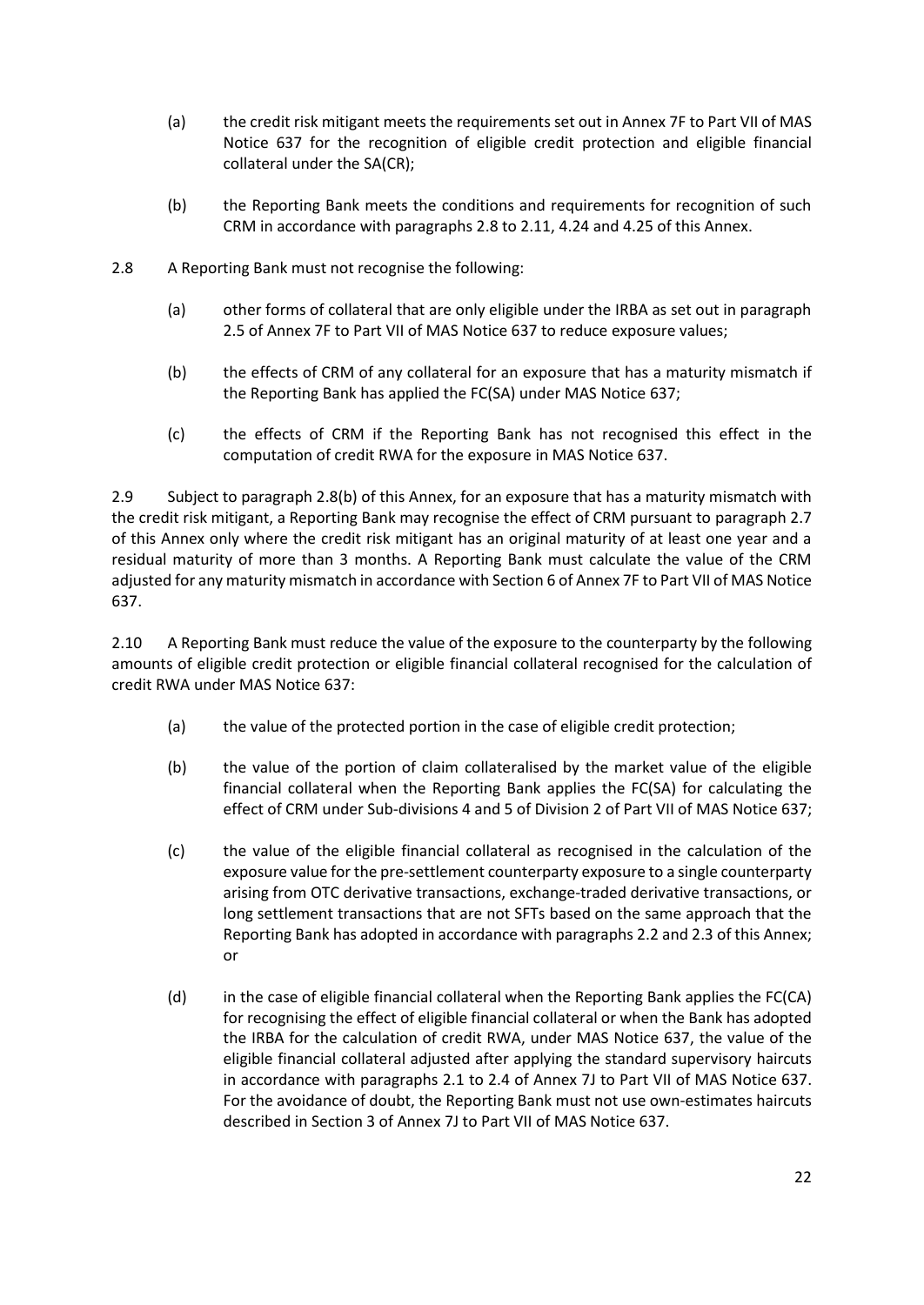2.11 Where a Reporting Bank recognises a reduction of the exposure to the counterparty due to the effects of CRM, arising from eligible financial collateral or eligible credit protection, the Reporting Bank must recognise an exposure to the issuer of the eligible financial collateral or to the eligible protection provider, as the case may be. Subject to paragraph 3.15(a) of this Annex, the Reporting Bank must assign to the issuer of the eligible financial collateral or to the eligible protection provider the amount by which the exposure to the original counterparty is reduced.

## **Section 3: Calculation of exposure value for trading book positions**

- 3.1 A Reporting Bank must calculate
	- (a) the exposure value of the positions that meet the conditions under paragraph 3.2 of this Annex in accordance with paragraphs 3.3 to 3.18 of this Annex; and
	- (b) its aggregate exposure to a counterparty by adding any exposure to that counterparty arising from any position that meets the conditions under paragraph 3.2 of this Annex held in its trading book to any other exposure to that counterparty held in its banking book.
- 3.2 The conditions referred to under paragraphs 3.1(a) and (b) of this Annex are as follows:
	- (a) the position is exposed to risk associated with the default of that counterparty;
	- (b) the position is not a position in a commodity or currency.

3.3 A Reporting Bank must calculate the exposure value of debt instruments and equity instruments held in the trading book based on the value<sup>8</sup> calculated in accordance with the Accounting Standards.

3.4 A Reporting Bank must convert<sup>9</sup> –

- (a) interest-rate related derivatives instruments held in the trading book into notional positions in the relevant underlying instruments in accordance with paragraph 8.2.5 and Annex 8A of MAS Notice 637;
- (b) credit derivatives into notional positions in the relevant reference obligations in accordance with paragraph 8.2.6 and Annex 8B of MAS Notice 637; and
- (c) equity derivative instruments into notional positions in the relevant underlying equity instruments in accordance with paragraph 8.2.25 and Annex 8E of MAS Notice 637,

and then calculate the exposure value of the instruments based only on the positions representing exposures captured under paragraph 3.2 of this Annex.

<sup>1</sup> Based on the current market value of the instruments.

<sup>9</sup> For example, a future on stock *X* is decomposed into a long position in stock *X* and a short position in a riskfree interest rate exposure in the respective funding currency, or a typical interest rate swap is represented by a long position in a fixed and a short position in a floating interest rate exposure or vice versa.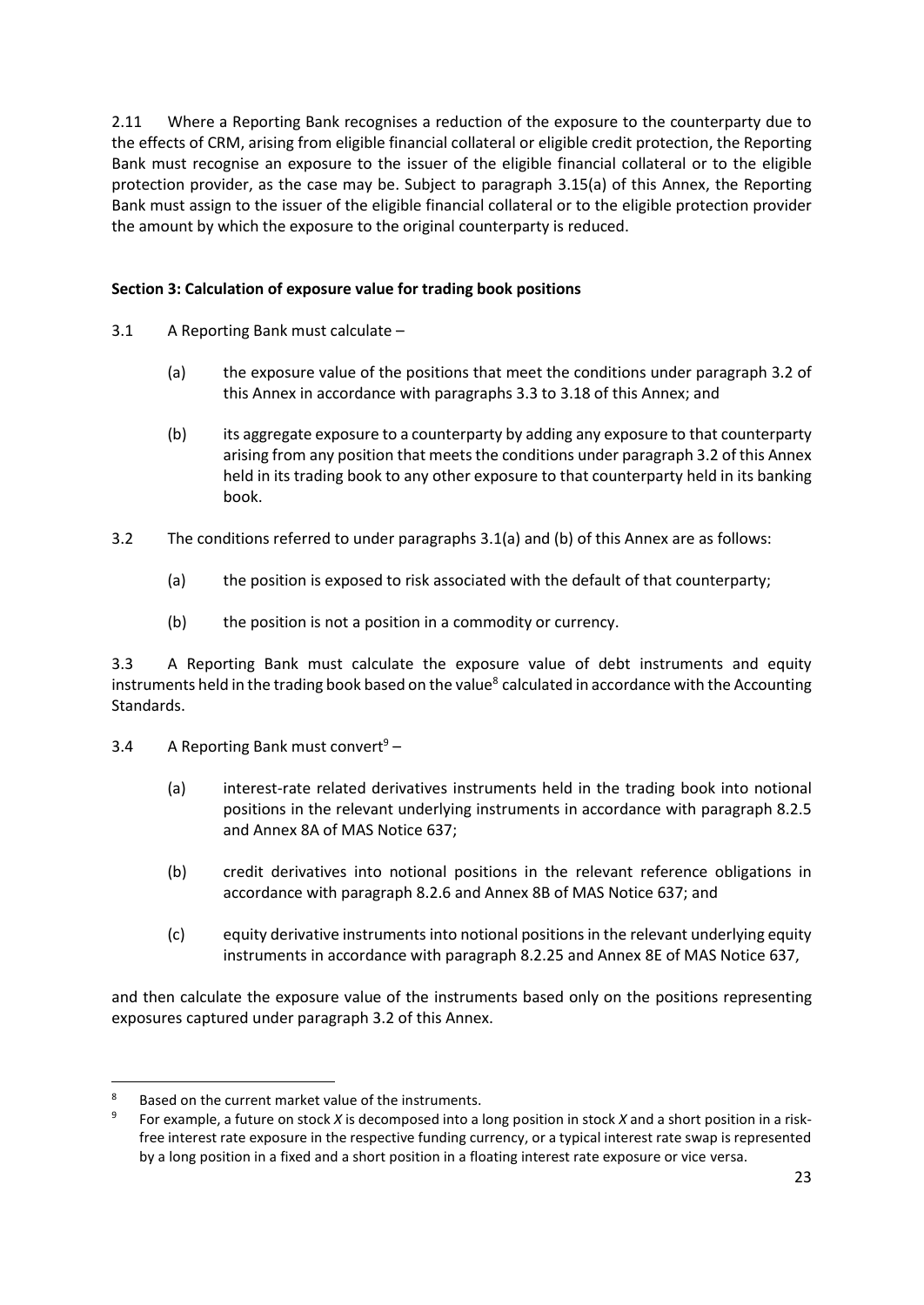3.5 Where a Reporting Bank has provided credit protection through credit derivative transactions held in the trading book, the Reporting Bank acquires exposure to the reference asset and must calculate the exposure value to the reference asset based on the amount that is due in the case the reference asset triggers the instrument, minus the absolute value of the credit protection. In the case that the market value of the sold credit derivative is positive from the perspective of the Reporting Bank, the Reporting Bank must add the positive market value of the credit derivative to other exposures to the protection buyer.

3.6 Where a Reporting Bank has provided credit protection through holding credit-linked notes, the Reporting Bank must calculate the exposure value arising from positions both in the bond of the credit-linked note issuer and in the underlying instrument referenced by the credit-linked note.

3.7 A Reporting Bank must calculate exposures arising from positions hedged by credit derivatives in accordance with paragraphs 3.14 and 3.15 of this Annex, where the Reporting Bank chooses to recognise such hedges.

3.8 A Reporting Bank must calculate the exposure value for options held in the trading book based on the change in option prices that would result from a default of the respective underlying instrument in accordance with Table C-1 below.<sup>10</sup> The Reporting Bank must aggregate resulting positions in options with other exposures to the relevant counterparties of such option positions and floor the net exposures at zero.

| <b>Option position</b> | <b>Exposure measurement approach</b>          |
|------------------------|-----------------------------------------------|
| Long call option       | Option market value                           |
| Short call option      | Option market value                           |
| Long put option        | Option strike price minus option market value |
| Short put option       | Option strike price minus option market value |

## **Table C-1 – Exposure measurement of options**

3.9 A Reporting Bank must calculate the exposure value of an investment in index positions, securitisations, hedge funds or investment funds held in the trading book applying the same approach as for similar instruments held in the banking book in accordance with paragraphs 4.4 to 4.16 of this Annex. Accordingly, the Reporting Bank may assign the amount invested in a particular structure to –

- (a) the structure itself, where it is defined as a distinct counterparty;
- (b) the counterparties corresponding to the underlying assets; or
- (c) the unknown client described in paragraph 4.11(b) of this Annex.
- 3.10 A Reporting Bank may offset long and short positions in –

**.** 

(a) an identical<sup>11</sup> issue of any instrument held in the trading book; or

<sup>&</sup>lt;sup>10</sup> The measure of exposure values of options differs from the measurement of exposure values of options under MAS Notice 637.

 $11$  Two issues are defined as identical if the issuer, coupon, currency and maturity are identical.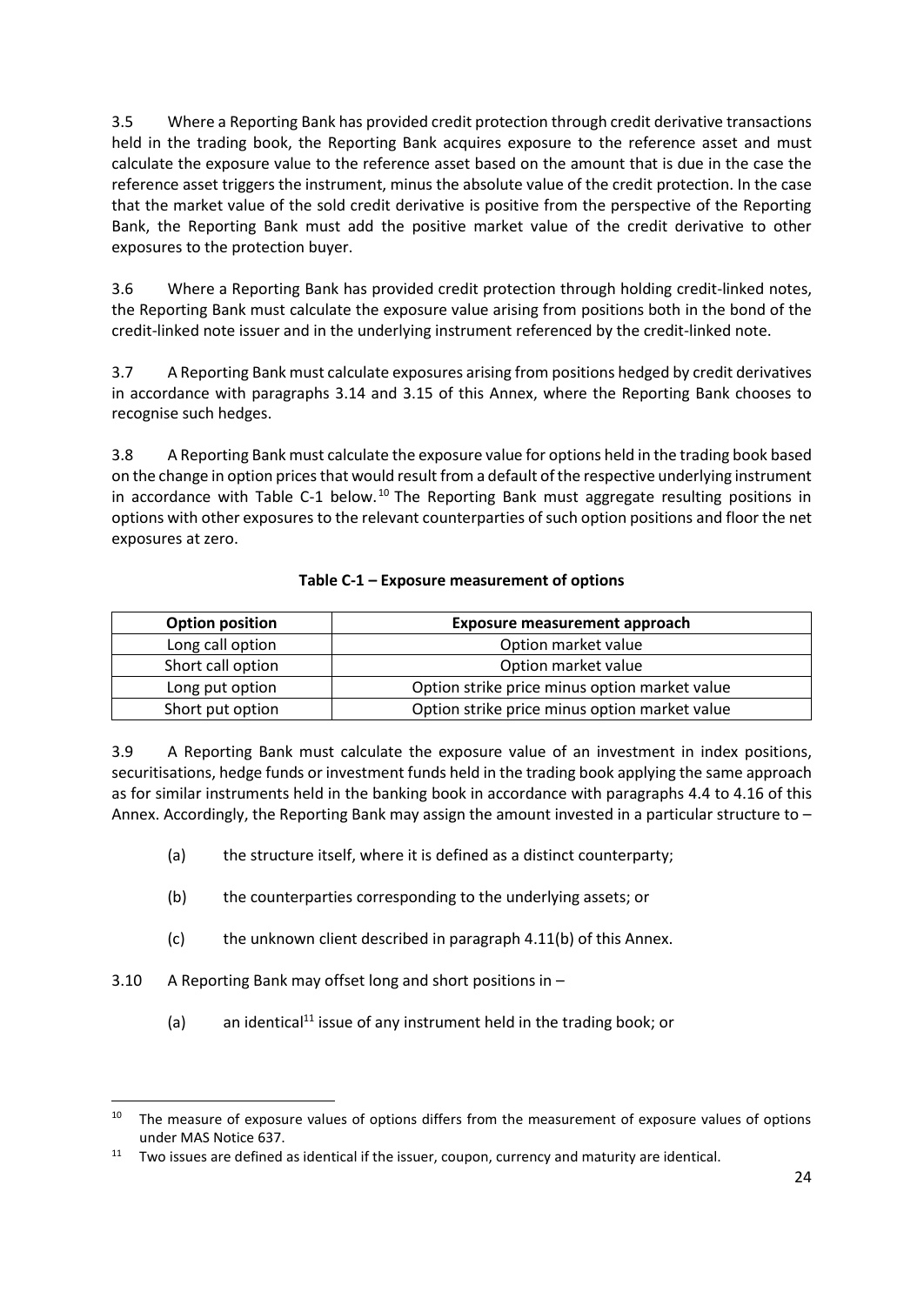- (b) different issues of any instrument held in the trading book issued by a counterparty when –
	- (i) the short position is junior to the long position; or
	- (ii) the long and short positions are of the same seniority.

3.11 For the purposes of paragraph 3.10 of this Annex, the Reporting Bank may calculate its exposure value to the counterparty issuing such instruments based on a net position.

3.12 For the purposes of determining the relative seniority of positions under paragraph 3.10(b) of this Annex, a Reporting Bank may allocate securities held in the trading book into broad buckets of degrees of seniority<sup>12</sup>.

3.13 Where a Reporting Bank has chosen not to allocate securities to different buckets based on relative seniority, the Reporting Bank must not recognise any offsetting of long and short positions in different issues of any instrument held in the trading book relating to the same counterparty.

3.14 In the case of positions held in the trading book hedged by credit derivatives, a Reporting Bank may recognise the hedge, provided the underlying instrument of the hedge and the position hedged meet the requirements set out in paragraphs 3.10(b), 3.12 and 3.13 of this Annex.

3.15 Where a Reporting Bank recognises a hedge of a position held in the trading book through the use of credit derivatives pursuant to paragraph 3.14 of this Annex and recognises a reduction of the exposure value to the counterparty due to the hedge, the Reporting Bank must –

- (a) in the case where the Reporting Bank bought credit protection in the form of a credit default swap to hedge positions held in the trading book and either the credit default swap provider or the referenced entity is not a financial entity, calculate the exposure value arising from the credit derivative swap based on paragraph 2.2 of this Annex and assign this exposure value to the eligible protection provider; and
- (b) in all other cases, recognise a corresponding increase in the exposure value to the eligible protection provider.
- 3.16 For the purposes of paragraph 3.15(a) of this Annex, a "financial entity" refers to  $-$ 
	- (a) a financial institution that is subject to minimum prudential standards that are consistent with international standards and supervision by a financial services regulatory authority ("regulated financial institution");
	- (b) where the regulated financial institution referred to in sub-paragraph (a) above is substantial in a consolidated group, the parent and subsidiaries of the regulated financial institution;
	- (c) a financial institution that is not subject to minimum prudential standards that are consistent with international standards and supervision by a financial services regulatory authority; or

1

<sup>&</sup>lt;sup>12</sup> For example, the broad buckets may be "Equity", "Subordinated Debt" and "Senior Debt".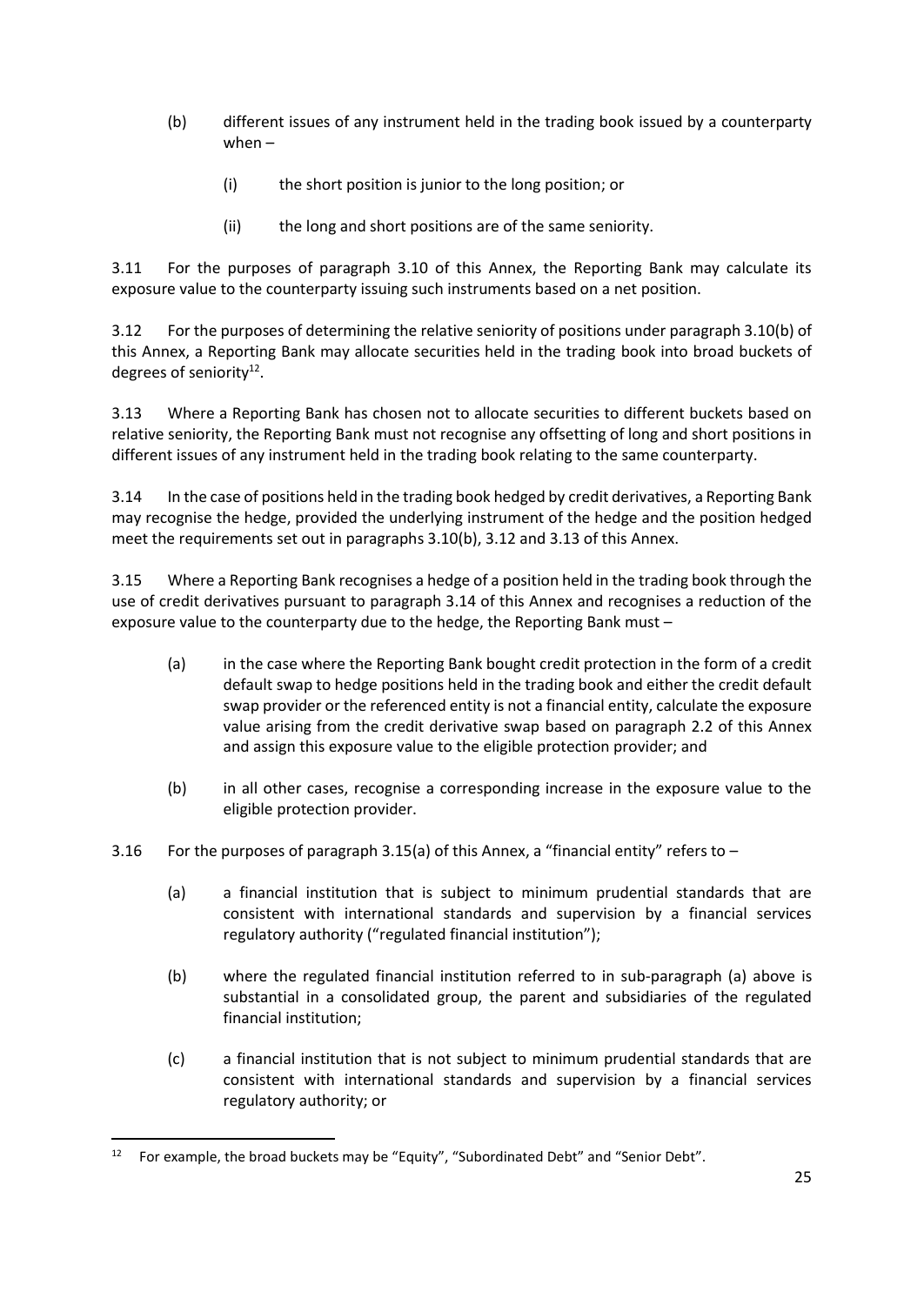(d) any other financial institution as may be specified by the Authority from time to time.

3.17 A Reporting Bank must not offset positions held in the banking book with positions held in the trading book or vice versa.

3.18 Where offsetting positions held in the trading book results in a net short position, a Reporting Bank must not include the net short position in calculating its aggregate exposures to a particular counterparty.

#### **Section 4: Treatment of specific exposure types**

#### Covered bond exposures

4.1 Subject to paragraph 4.2 of this Annex, a Reporting Bank must assign to the issuer of a covered bond an exposure value of 100% of the nominal value of the Reporting Bank's holding in a covered bond. For the avoidance of doubt, where a covered bond is issued by a bank or a mortgage institution through an SPV, the Reporting Bank must assign the exposure value arising from its holdings in that covered bond to the bank or the mortgage institution.

4.2 A Reporting Bank may assign an exposure value of at least 25% of the nominal value of the Reporting Bank's holding in a qualifying covered bond to the issuer of the qualifying covered bond.

4.3 For the purposes of paragraph 4.2 of this Annex, a qualifying covered bond refers to a covered bond that meets the following conditions at the inception date of the covered bond and throughout its remaining maturity:

- (a) the cover pool of the covered bond consists of assets that constitute
	- (i) exposures which would fall within the central government and central bank asset class, PSE asset class or MDB asset class under the SA(CR) in accordance with paragraphs 7.3.1(b) to 7.3.1(d) of Part VII of MAS Notice 637;
	- (ii) exposures which would fall within the residential mortgage asset class that would qualify for a 35% weight under the SA(CR) set out in paragraph 7.3.29 of Part VII of MAS Notice 637 and have a loan-to-value ratio of 80% or lower, calculated in accordance with paragraphs 2.7(f) and 2.7(g) of Annex 7F to Part VII of MAS Notice 637; and
	- (iii) exposures which would fall within the CRE asset class that would qualify for a 100% risk weight under the SA(CR) set out in paragraph 7.3.29C of Part VII of MAS Notice 637 and with a loan-to-value ratio of 60% or lower, calculated in accordance with paragraphs 2.7(f) and 2.7(g) of Annex 7F to Part VII of MAS Notice 637;
- (b) the nominal value of the cover pool assigned to the covered bond by its issuer exceeds the nominal outstanding value of the covered bond issuance ("over-collateralisation requirement") by at least 10%. For this purpose, the value of the cover pool does not need to be that required by the relevant legislative framework governing the issuance of such covered bonds. However, if the relevant legislative framework does not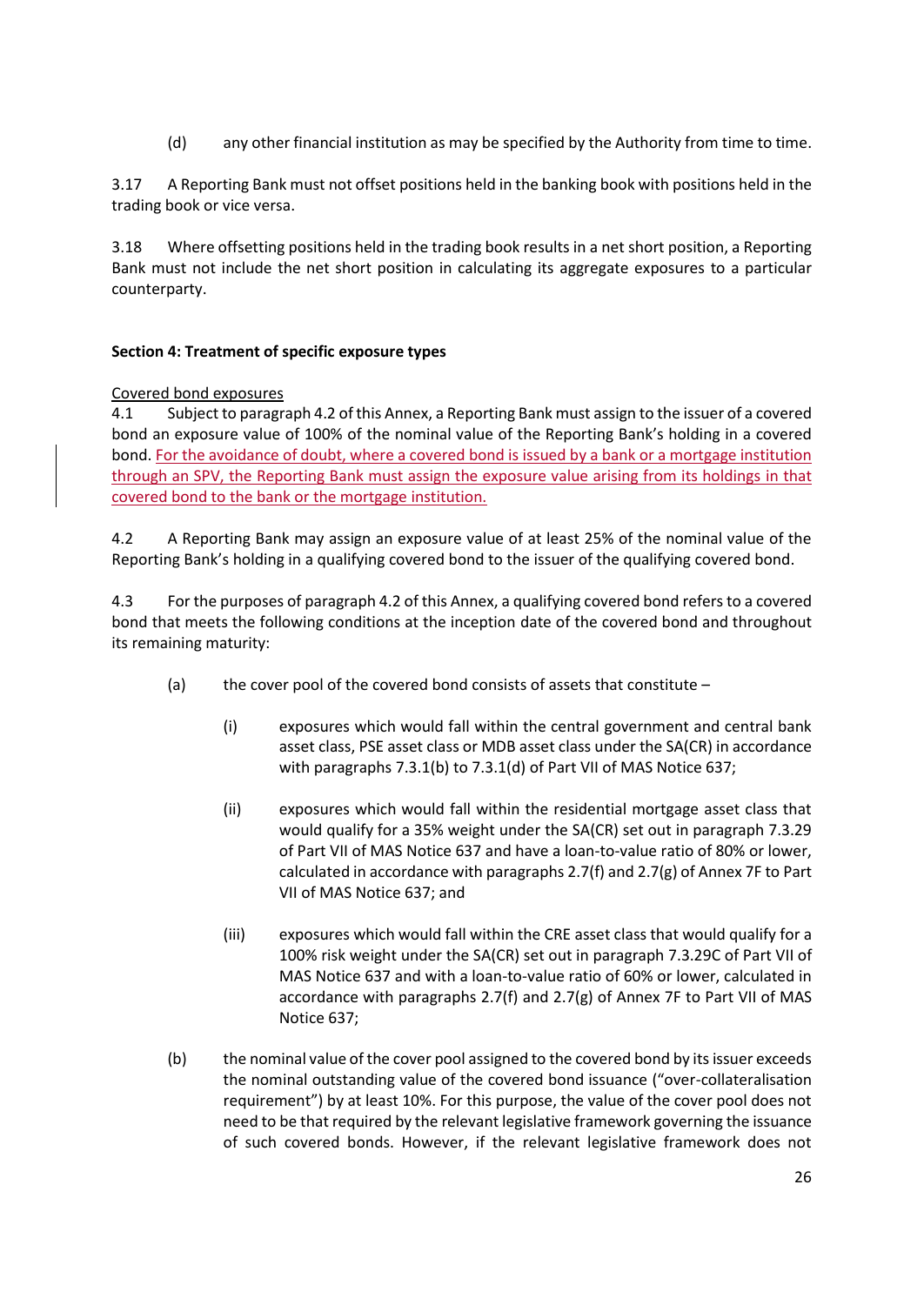stipulate an over-collateralisation requirement of at least 10%, the issuer of the covered bond needs to publicly disclose on a regular basis that the cover pool meets the over-collateralisation requirement of 10% in practice. In addition to the assets set out in sub-paragraph (a) above, the assets used to meet this over-collateralisation requirement may include substitution assets that are cash or short-term liquid and high quality assets held in substitution of the primary assets to top up the cover pool for management purposes and derivatives entered into for the purposes of hedging the risks arising in the covered bond programme.

Exposures to collective investment schemes, securitisation vehicles and other structures

4.4 For the purposes of the large exposures limit, a Reporting Bank must calculate the exposure value for exposures arising from structures<sup>13</sup> that the Reporting Bank has invested in, regardless of whether such exposures are held in the banking book or trading book, in accordance with paragraphs 4.5 to 4.16 of this Annex.

4.5 A Reporting Bank may calculate the exposure value based on the amount<sup>14</sup> it invests in a structure, defined as a distinct counterparty, and assign the exposure value to the structure<sup>15</sup>, if  $-$ 

- (a) the Reporting Bank had demonstrated to the Authority that it has not been influenced by regulatory arbitrage considerations in deciding not to apply LE-LTA to calculate the exposure value to the structure<sup>16</sup>; and
- (b) the Reporting Bank's –

**.** 

- <span id="page-26-0"></span>(i) exposure value to each underlying asset of the structure is smaller than 0.25% of the Reporting Bank's Tier 1 capital; or
- (ii) whole investment in a structure is below 0.25% of the Reporting Bank's Tier 1 capital.

4.6 Where the Reporting Bank has not chosen to apply the approach in paragraph 4.5 of this Annex, the Reporting Bank must apply the LE-LTA to look through the structure to identify the underlying assets of the structure and apply the exposure measurement approach set out in paragraphs 4.12 to 4.14 of this Annex.

4.7 For the purposes of calculating the Reporting Bank's exposure value to each underlying asset in paragraph 4.5(b)(i) of this Annex, the Reporting Bank must include only exposures to underlying assets of the structure that result from the Reporting Bank's investment in the structure and use the exposure measurement approach set out in paragraphs 4.12 to 4.14 of this Annex as though the LE-LTA is applied.

4.8 Where a Reporting Bank's exposure to each underlying asset of a structure is equal to or above 0.25% of the Reporting Bank's Tier 1 capital, the Reporting Bank must apply –

<sup>&</sup>lt;sup>13</sup> Such structures include collective investment schemes, closed-end funds, securitisations, investments in index positions and other structures with underlying assets.

<sup>&</sup>lt;sup>14</sup> This is the carrying amount of the investment as determined in accordance with the Accounting Standards.<br><sup>15</sup> This is independent of the requirement in paragraph 4.15 of this Annex to identify additional risk factors

<sup>15</sup> This is independent of the requirement in paragraph 4.15 of this Annex to identify additional risk factors inherent in a structure.

<sup>&</sup>lt;sup>16</sup> For example, the Reporting Bank has not circumvented the large exposures limit by investing in several individually immaterial transactions with identical underlying assets.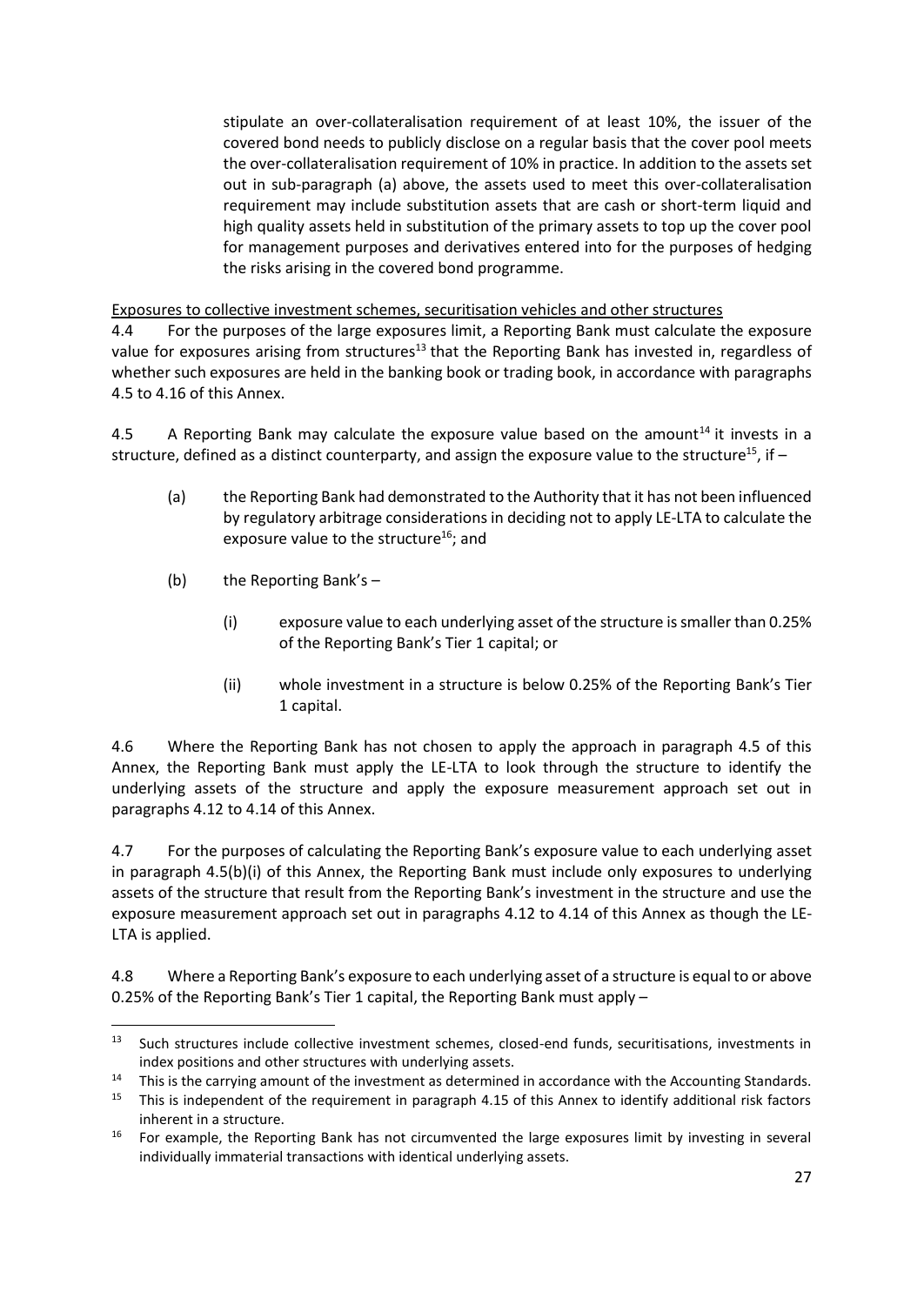- (a) the LE-LTA to look through the structure to identify the underlying assets of the structure; and
- (b) the exposure measurement approach set out in paragraphs 4.12 to 4.14 of this Annex.
- 4.9 For the purposes of paragraphs 4.6 and 4.8 of this Annex, the Reporting Bank must
	- (a) identify the counterparty corresponding to each of the underlying assets; and
	- (b) aggregate the exposures arising from such underlying assets to any other direct or indirect exposure to that counterparty.

4.10 Where the Reporting Bank has applied the approach set out in paragraphs 4.8 and 4.9 of this Annex for underlying assets of a structure that are each equal to or above 0.25% of the Reporting Bank's Tier 1 capital, the Reporting Bank may assign the exposure value arising from other underlying assets of the structure that are each below 0.25% of the Reporting Bank's Tier 1 capital to the structure<sup>17</sup>.

4.11 Where a Reporting Bank is unable to identify the underlying assets of the structure, the Reporting Bank must $15 15 -$ 

- (a) if the total amount of a Reporting Bank's exposure to a structure does not exceed 0.25% of the Reporting Bank's Tier 1 capital, assign the total exposures arising from the structure based on the amount it invests in a structure, to the structure as the relevant counterparty; and
- (b) if the total amount of a Reporting Bank's exposure to a structure is above 0.25% of the Reporting Bank's Tier 1 capital, aggregate its exposures to all such structures and assign the aggregated amount, based on the amount it invests in the structures, to a hypothetical single counterparty, referred to as the unknown client $^{18}$ .

4.12 Where the LE-LTA is applied in the case of a structure where all investors rank pari passu, a Reporting Bank must calculate the exposure value to a counterparty corresponding to each underlying asset in accordance with the formula *P* x *V*, where –

- (a) *P* is the pro rata share that the Reporting Bank holds in the structure; and
- (b)  $V$  is the value of the underlying asset in the structure<sup>19</sup>.

4.13 Where the LE-LTA is applied in the case of a structure with different seniority levels among investors<sup>20</sup>, a Reporting Bank must calculate the exposure value arising from the underlying assets for each tranche within the structure $^{21}$ .

**.** 

<sup>&</sup>lt;sup>17</sup> A partial use of the LE-LTA is permitted.

<sup>&</sup>lt;sup>18</sup> The requirements relating to the large exposures limit and regulatory reporting will apply accordingly to the "unknown client" as a single counterparty.

<sup>&</sup>lt;sup>19</sup> For example, a Reporting Bank holding a 1% share of a structure that invests in 20 assets each with a value of 5 must assign an exposure of 0.05 to each of the counterparties.

<sup>&</sup>lt;sup>20</sup> For example, securitisations.

<sup>&</sup>lt;sup>21</sup> This assumes a pro rata distribution of losses amongst investors in a single tranche.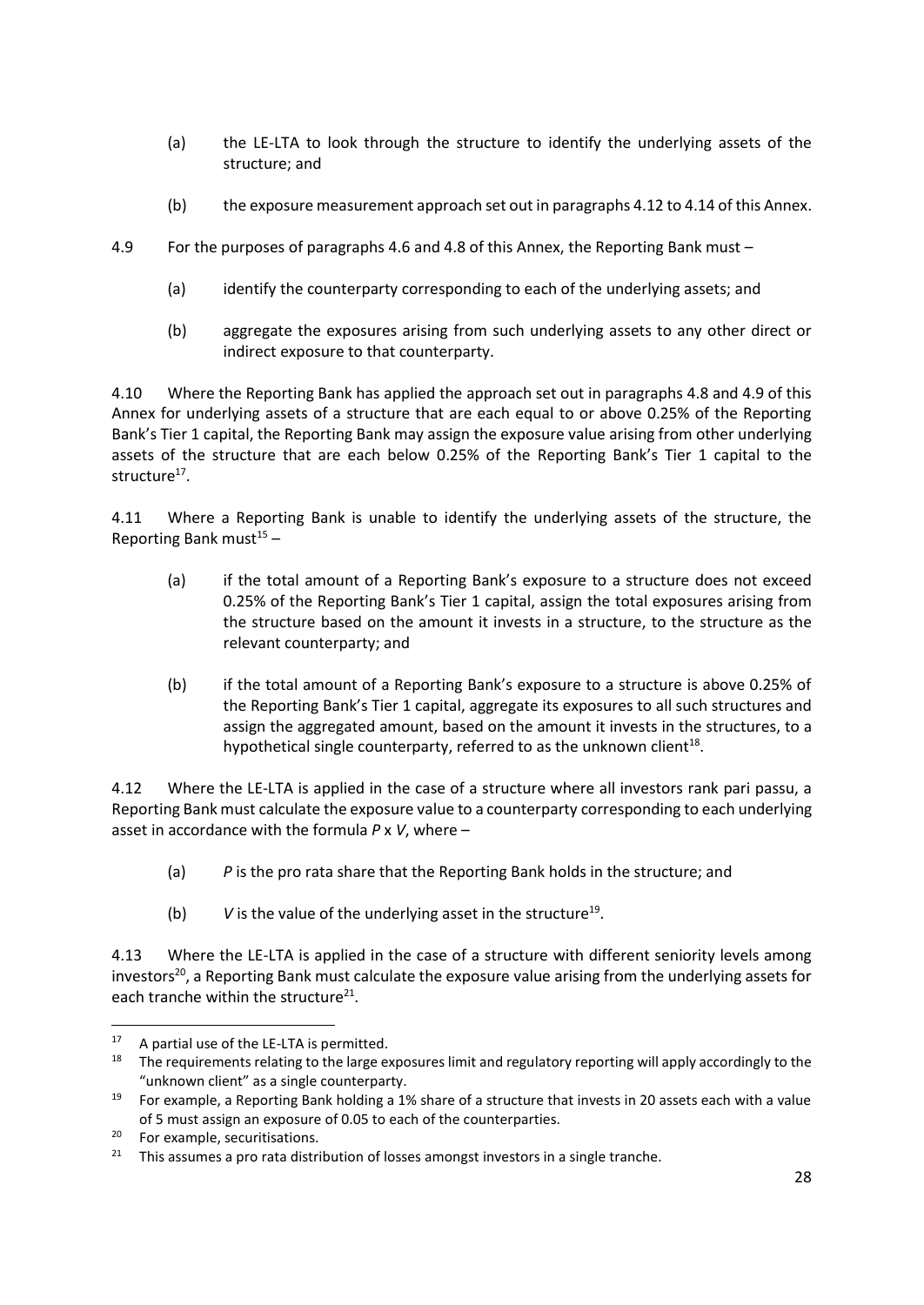4.14 For the purposes of paragraph 4.13 of this Annex, the Reporting Bank must calculate the exposure value arising from each underlying asset in accordance with the formula  $V_L \times P_T$ , where –

- (a)  $V_L$  is the lower of the values of  $-$ 
	- (i) the tranche in which the Reporting Bank invests; and
	- (ii) the nominal value of each underlying asset included in the underlying portfolio of assets; and
- (b)  $P_T$  is the pro rata share of the Reporting Bank's investment in the tranche.

4.15 A Reporting Bank must determine if there are, and if so, identify one or more of the following third parties<sup>22</sup> who constitute an additional risk factor inherent in a structure itself rather in the underlying assets:

- (a) originators;
- (b) fund managers;
- (c) liquidity providers;
- (d) eligible protection providers;
- (e) any other person that the Reporting Bank deems to be a material risk factor.
- 4.16 For the purposes of paragraph 4.4 of this Annex, the Reporting Bank must
	- (a) aggregate its exposures in investments in structures with a common additional risk factor associated with each third party identified pursuant to paragraph 4.15 of this Annex, and apply the large exposures limit to the aggregate of the exposures associated with each third party<sup>23</sup>;

**.** 

<sup>&</sup>lt;sup>22</sup> For example, in the case of short-term structured finance programmes, such as asset-backed commercial paper conduits and structured investment vehicles, a Reporting Bank may consider whether a liquidity provider or sponsor constitutes an additional risk factor. In the case of synthetic deals, a Reporting Bank may consider whether an eligible protection provider (e.g. sellers of credit protection by means of credit default swaps and guarantees) constitutes an additional risk factor.

 $23$  For example –

<sup>(</sup>a) in the case where a fund manager of funds, which the Reporting Bank is invested in, is identified to constitute a common additional risk factor, the Reporting Bank should calculate the exposure value that is subject to the large exposures limit as the total value of the Reporting Bank's investments in the funds. In certain cases, the Reporting Bank may choose not to identify a fund manager as an additional risk factor. Such cases could be where the legal framework governing the regulation of particular funds requires separation between the legal person that manages the fund and the legal person that has custody of the fund's assets.

<sup>(</sup>b) in the case where a liquidity provider or sponsor of short-term programmes (for example, asset-backed commercial paper conduits and structured investment vehicles), which the Reporting Bank is invested in, is identified to constitute a common additional risk factor, the Reporting Bank should calculate the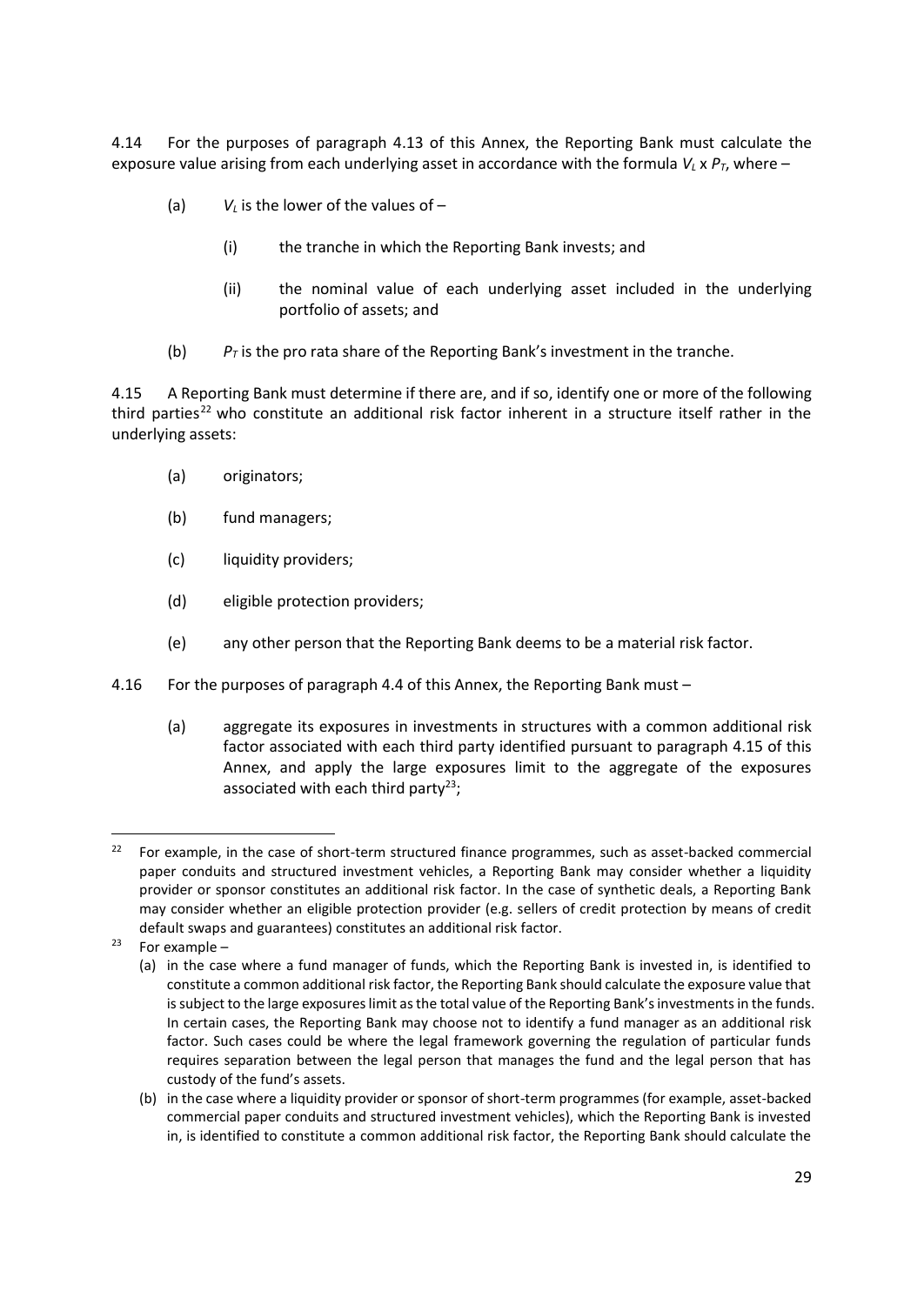- (b) assess on a case-by-case basis whether the exposures to such structures associated with a third party that constitutes an additional risk factor are to be added to any other exposures the Reporting Bank has to the third party, depending on the specific features of such structure and on the role of the third party; and
- (c) aggregate its exposures to such structures to other exposures<sup>24</sup> it has to that third party, and apply the large exposures limit to the aggregate of the exposures, where the Reporting Bank has assessed this to be necessary under sub-paragraph (b) above. 25

## Exposures to CCPs

4.17 A Reporting Bank must calculate, and subject to the large exposures limit, the exposure value  $for -$ 

- (a) exposures not related to clearing activities ("non-clearing exposures") that are to a qualifying CCP, in accordance with paragraph 4.23 of this Annex;
- (b) exposures to a CCP which is not a qualifying CCP.

4.18 A Reporting Bank must calculate the exposure value for the exposures referred to in paragraph 4.17(b) of this Annex in accordance with the formula, *C* + *N*, where –

- (a) "*C*" is the exposure related to clearing activities calculated in accordance with paragraphs 4.21 and 4.22 of this Annex; and
- (b) "*N*" is the non-clearing exposures calculated in accordance with paragraph 4.23 of this Annex.

4.19 In the case of exposures related to clearing activities to a CCP, a Reporting Bank must not aggregate its exposures related to clearing activities to a CCP with exposures to other persons included in the same single counterparty group.

4.20 In the case of non-clearing exposures to a CCP, a Reporting Bank must determine whether the CCP is included in the same single counterparty group as other counterparties of the Reporting Bank.

-

exposure value that is subject to the large exposures limit as the amount that the Reporting Bank invested in the structured finance products;

<sup>(</sup>c) in the case of investments in synthetic deals, where such structures are composed of credit protection such as credit default swaps or guarantees, and where the eligible protection provider of such credit protection is identified to constitute a common additional risk factor, the Reporting Bank should assign to the eligible protection provider the exposure value that corresponds to the percentage value of the underlying portfolio of each structure that the eligible protection provider is contractually obligated to cover.

 $24$  For example, a loan.

 $25$  For example, in the case of an eligible protection provider of a structure that is identified to constitute an additional risk factor, a Reporting Bank should add its exposure arising from the investment in the structure to its direct exposures to the eligible protection provider. Both exposures might crystallise into losses in the event that the eligible protection provider defaults. By ignoring the part of the exposures that is guaranteed by credit protection or secured by collateral, the Reporting Bank may be subject to a high concentration risk exposure to issuers of collateral or providers of credit protection.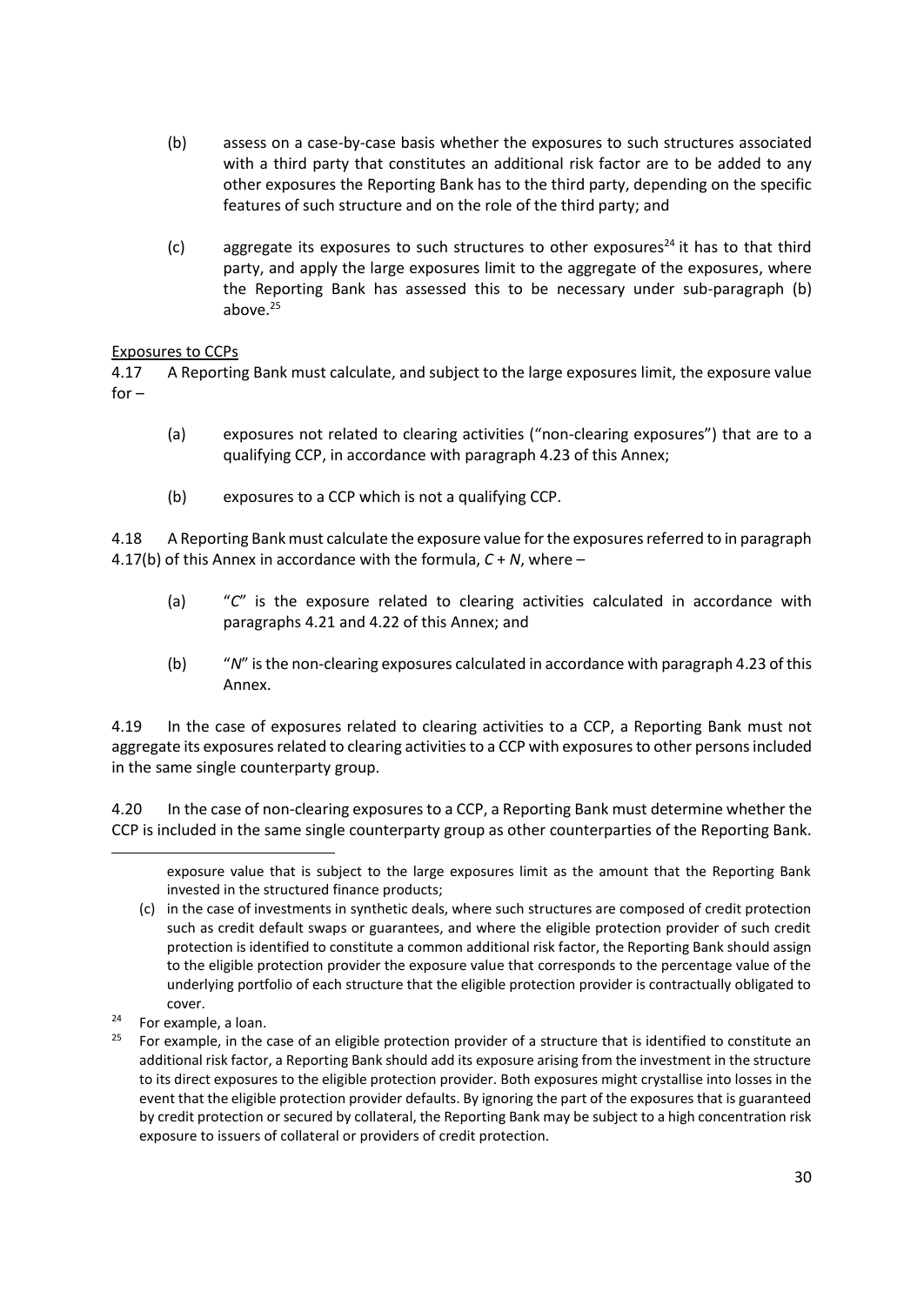Where the CCP is included in the same single counterparty group as other counterparties of the Reporting Bank, the Reporting Bank must aggregate its non-clearing exposures to the CCP with its exposures to the other counterparties included in the same single counterparty group, and subject the aggregate exposure value to the large exposures limit.<sup>26</sup>

4.21 A Reporting Bank must identify its exposures related to clearing activities to a CCP and calculate the exposure value of such exposures, in accordance with the treatment set out in Table C-2 below –

| Type of exposure                      | <b>Applicable treatment</b>                       |
|---------------------------------------|---------------------------------------------------|
| Trade exposures                       | Exposure value calculated using the exposure      |
|                                       | measurement approaches prescribed in this         |
|                                       | Annex.                                            |
| Posted segregated initial margin      | Exposure value is zero <sup>27</sup> .            |
| Posted non-segregated initial margin  | Exposure value is the nominal amount of initial   |
|                                       | margin posted by the Reporting Bank.              |
| Pre-funded default fund contributions | Exposure value is the nominal amount of the       |
|                                       | funded contribution.                              |
| Unfunded default fund contributions   | Exposure value is zero.                           |
| Equity stakes                         | Exposure value is the nominal amount of the       |
|                                       | Reporting Bank's equity stake, except in the case |
|                                       | where such equity stakes are deducted from the    |
|                                       | Reporting Bank's capital on which the large       |
|                                       | exposures limit is based, in which case the       |
|                                       | exposure value is zero.                           |

**Table C-2 – Exposures related to clearing activities**

4.22 A Reporting Bank must assign the exposure value of the exposures relating to clearing activitie<sup>28</sup> calculated in accordance with paragraph 4.21 of this Annex, to the counterparty determined in accordance with the treatment set out in Annex 7AJ to Part VII of MAS Notice 637.

4.23 A Reporting Bank must calculate the exposure value of non-clearing exposures<sup>29</sup> provided by a CCP in accordance with Sections 1 to 4 of this Annex.

Exposures guaranteed or secured by specific exposures

<sup>1</sup> <sup>26</sup> As an example, if a Reporting Bank has exposures to a qualifying CCP for a total of 100 made up of 50 trade exposures, 10 default fund contributions and 40 liquidity lines, the Reporting Bank must report 60 under exposures related to clearing activities. For the other 40, the Reporting Bank should check whether the qualifying CCP is connected to the Reporting Bank's other counterparties, including other CCPs. Assuming that the qualifying CCP is also part of a single counterparty group, the Reporting Bank should add the 40 from the liquidity line to other exposures to counterparties within the same single counterparty group. The Reporting Bank must subject the sum of these exposures to the large exposures limit.

<sup>&</sup>lt;sup>27</sup> When the initial margin posted is bankruptcy remote from the CCP, in the sense that it is segregated from the CCP's own accounts when for example, such initial margin is held by a third-party custodian, this amount cannot be lost by the Reporting Bank if the CCP defaults. Therefore, the initial margin posted by the Reporting Bank is exempted from the large exposures limit.

<sup>&</sup>lt;sup>28</sup> The Reporting Bank may be acting as a CCP's clearing member or as a client of a CCP's clearing member.<br><sup>29</sup> Such exposures include funding facilities, credit facilities, and guarantees.

Such exposures include funding facilities, credit facilities, and guarantees.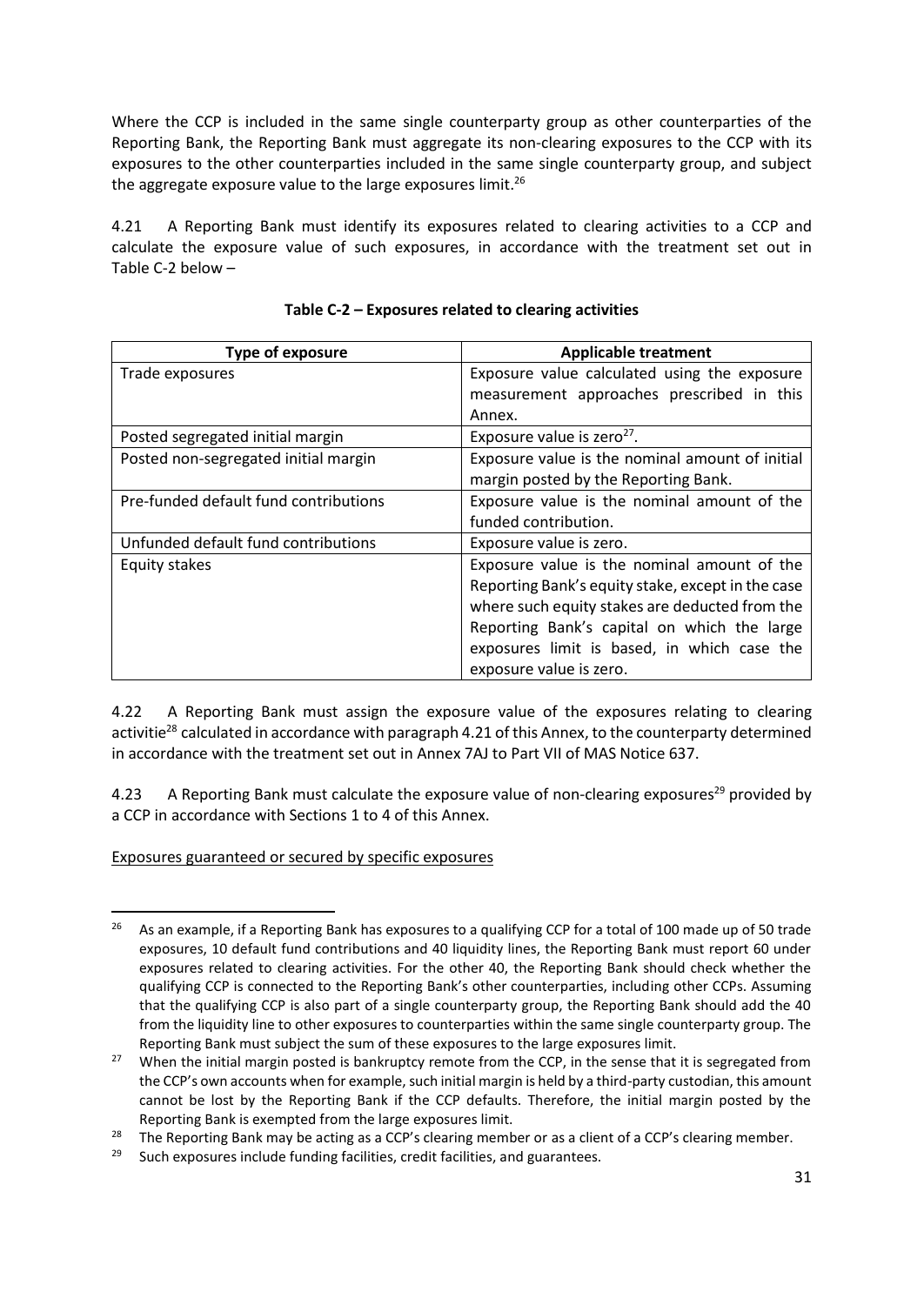4.24 Subject to paragraph 2.7 of this Annex, a Reporting Bank may exclude any portion of an exposure for which credit protection, whether held in its banking book or trading book, is provided by persons in paragraphs 1(a) to 1(d), or 1(g) of Annex A, or secured by financial instruments which constitute exposures included in paragraphs 1(a) to 1(d), or 1(g) of Annex A.

4.25 Where a Reporting Bank has an exposure that is hedged by a credit derivative and the hedged exposure constitutes an exposure included in paragraphs  $1(a)$  to  $1(d)$ , and  $1(g)$  of Annex A, the Reporting Bank must recognise a corresponding exposure to –

- (a) in the case where the Reporting Bank recognises the effects of CRM pursuant to paragraph 2.7 of this Annex, the issuer of the eligible financial collateral or the eligible protection provider, as the case may be, referred to in paragraph 2.11 of this Annex; or
- (b) in the case where the Reporting Bank recognises the hedge pursuant to paragraph 3.14 of this Annex, the eligible protection provider referred to in paragraph 3.15 of this Annex.

# **Section 5: Exposures to persons in a Reporting Bank's major stake entity group**

5.1 For the purposes of complying with the large exposures limit applied to a Reporting Bank's major stake entity group, the Reporting Bank may, in computing the aggregate of the Reporting Bank's exposures to its major stake entity group, exclude the amount of capital investments in persons in its major stake entity group that has not already been deducted from capital under Part VI of MAS Notice 637, provided that those capital investments are correspondingly excluded from the computation of the Tier 1 capital of the Reporting Bank.

- 5.2 For the purposes of paragraph 5.1 of this Annex, "capital investments" means
	- (a) investments referred to in paragraph 6.1.3(p)(iii) of Part VI of MAS Notice 637; and
	- (b) PE/VC investments and investments in unconsolidated major stake entities that are not financial institutions in the form of any of the following:
		- (i) ordinary shares;
		- (ii) preference shares;
		- (iii) investments classified as equity under the Accounting Standards.

5.3 For the avoidance of doubt, a Reporting Bank must not apply paragraph 5.1 of this Annex for the purposes of compliance with the large exposures limit applied separately to –

- (a) exposures to a person in a Reporting Bank's major stake entity group; or
- (b) exposures to a person that is not aggregated with exposures to other persons of the Reporting Bank's major stake entity group pursuant to paragraph 20(b).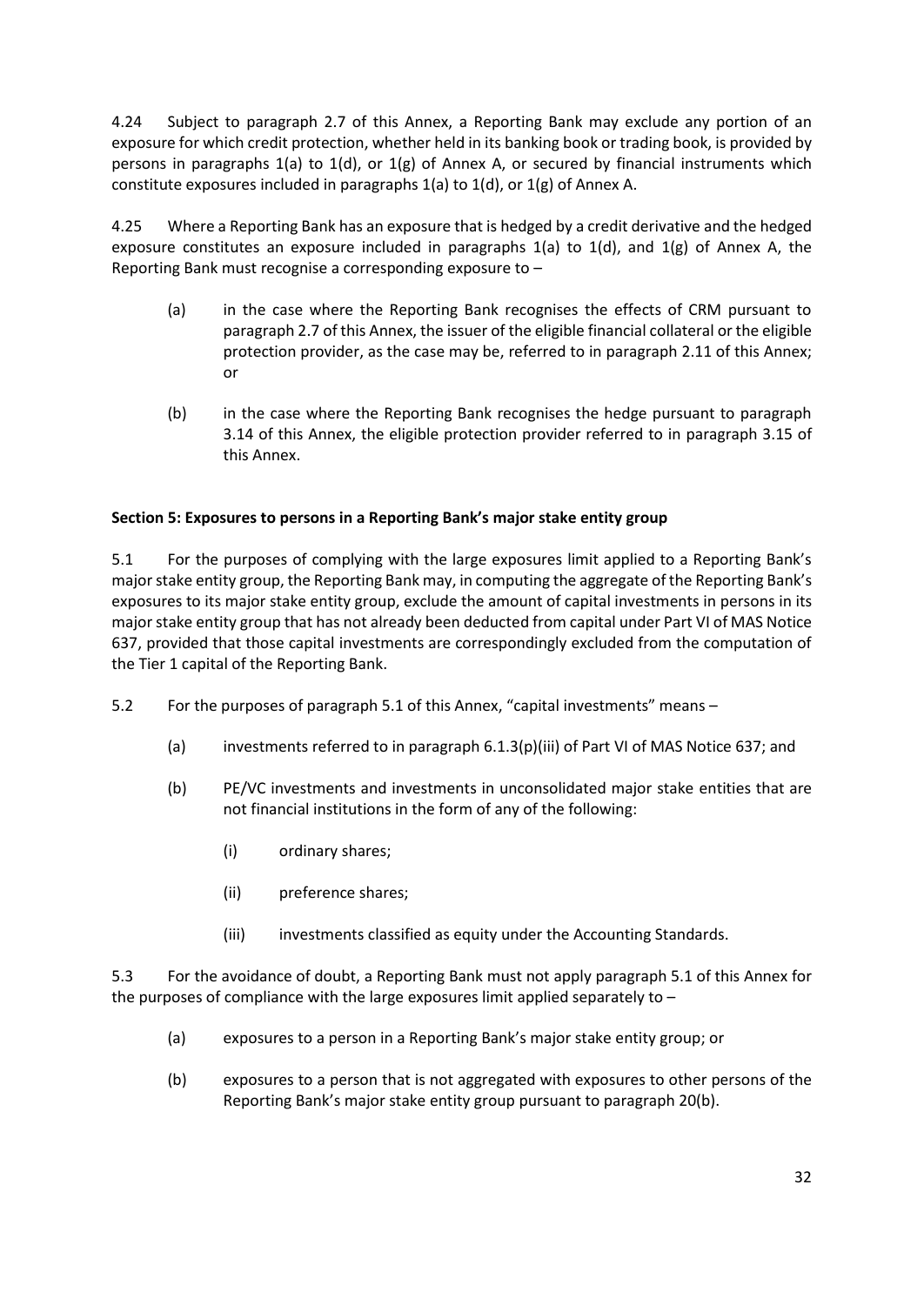#### **Reporting Template**

*(Refer to Excel file)*

#### **Reporting Instructions**

#### **General**

- 1 For the purposes of the reporting form
	- (a) "Gross Exposures" refer to exposures measured in accordance with Annex C, without the effect of credit risk mitigation set out in paragraphs 2.7 to 2.11, 3.14, 3.15, 4.24 and 4.25 of Annex C; and
	- (b) "Net Exposures" refer to exposures measured in accordance with Annex C, after the effect of credit risk mitigation set out in paragraphs 2.7 to 2.11, 3.14, 3.15, 4.24 and 4.25 of Annex C.

2 A Reporting Bank must report its Gross Exposures and Net Exposures in terms of millions of Singapore dollars.

#### **Section 1: Large Exposures (excluding exempt exposures and exposures to major stake entity group)**

3 In the Section 1 worksheet of the reporting form, a Reporting Bank must measure in accordance with Annex C and report, the following exposures, excluding exempt exposures set out in paragraph 1 of Annex A and exposures to the Reporting Bank's major stake entity group:

- (a) the 20 largest exposures to a single counterparty group, ranked based on Net Exposures;
- (b) all other exposures to a single counterparty group that meet the definition of a large exposure, based on Net Exposures;
- (c) all other exposures to a single counterparty group that are equal to or above 10% of Tier 1 capital, based on Gross Exposures.

#### **Section 2: Exempt Exposures**

4 In the Section 2 worksheet of the reporting form, a Reporting Bank must report all exempt exposures set out in paragraphs 1(a) to (d), (f) and (g) of Annex A that meet the definition of a large exposure.

- 5 A Reporting Bank must indicate the type of exempt exposures as follows:
	- (a) "Central Government / Central Bank" for exempt exposures pursuant to paragraphs 1(a) and (b) of Annex A;